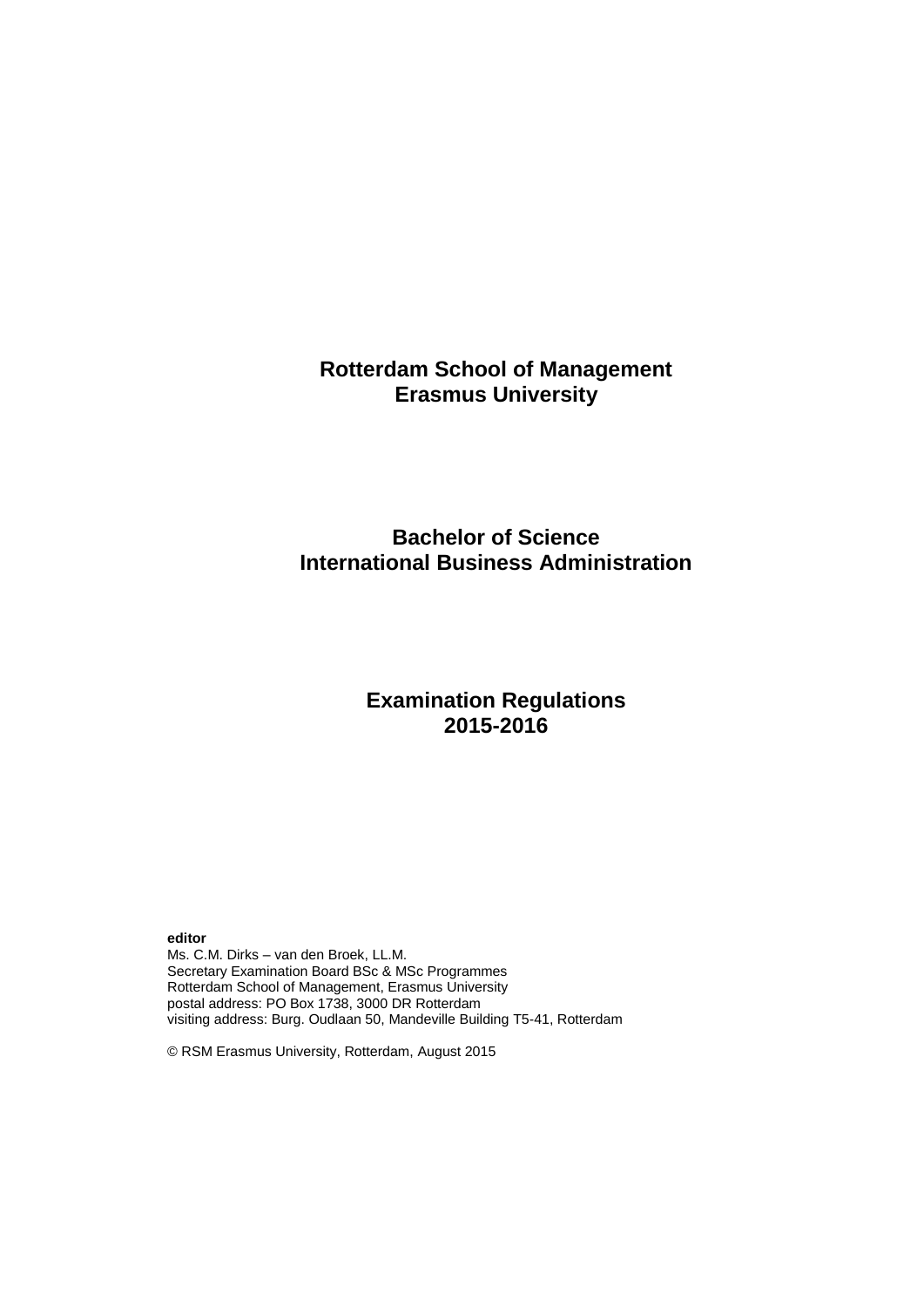# **Contents**

| 3. TEACHING AND EXAMINATION REGULATIONS OF THE BACHELOR OF SCIENCE IN                           |  |
|-------------------------------------------------------------------------------------------------|--|
|                                                                                                 |  |
|                                                                                                 |  |
|                                                                                                 |  |
|                                                                                                 |  |
|                                                                                                 |  |
| Article 1.5 - instructions in connection with the master's degree programme 8                   |  |
|                                                                                                 |  |
| Article 1.6b - the language in which the exams and examinations are held  8                     |  |
|                                                                                                 |  |
|                                                                                                 |  |
|                                                                                                 |  |
|                                                                                                 |  |
|                                                                                                 |  |
|                                                                                                 |  |
|                                                                                                 |  |
|                                                                                                 |  |
| Article 3.1 - time periods and frequency of examinations; examination schedule; re-             |  |
|                                                                                                 |  |
|                                                                                                 |  |
|                                                                                                 |  |
|                                                                                                 |  |
|                                                                                                 |  |
| Article 4.1 – determining, announcing and recording results of examinations; marking period. 11 |  |
| Article 4.2 - period of validity of examination components and granted exemptions  12           |  |
|                                                                                                 |  |
|                                                                                                 |  |
|                                                                                                 |  |
|                                                                                                 |  |
|                                                                                                 |  |
|                                                                                                 |  |
| SECTION 7 - PREVIOUS EDUCATION AND SELECTIVE ADMISSION PROCEDURE  13                            |  |
| Article 7.1 - alternative requirements for deficiencies in previous education; requirements for |  |
|                                                                                                 |  |
|                                                                                                 |  |
|                                                                                                 |  |
| Article 7.4 – entrance requirements for those with a non-Dutch diploma that is not deemed in    |  |
| the ministerial regulations to be equivalent to the Dutch VWO diploma  14                       |  |
|                                                                                                 |  |
|                                                                                                 |  |
|                                                                                                 |  |
|                                                                                                 |  |
|                                                                                                 |  |
|                                                                                                 |  |
|                                                                                                 |  |
|                                                                                                 |  |
|                                                                                                 |  |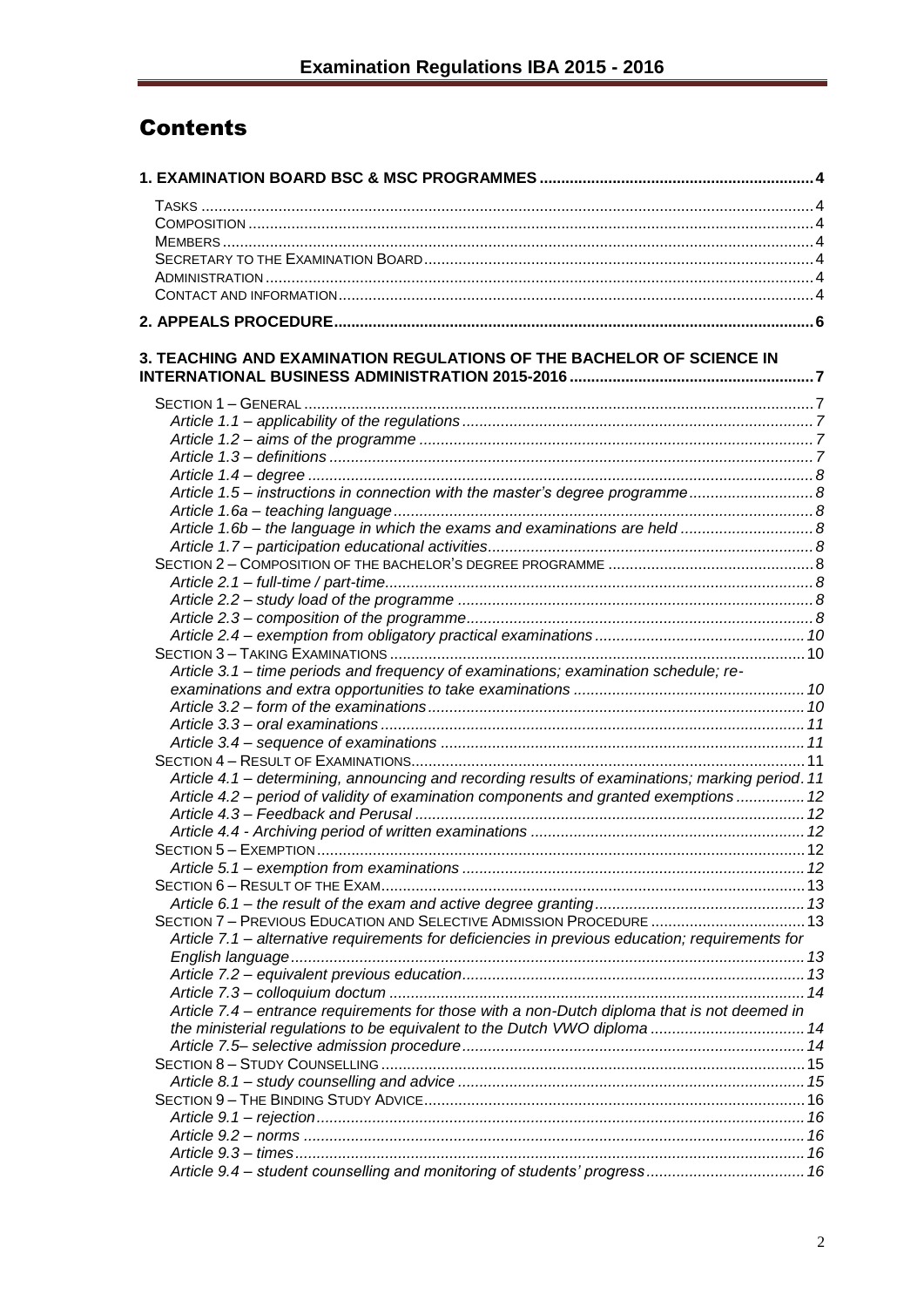| Article 9.6 - content and form of the recommendation regarding the continuation of studies 17 |  |
|-----------------------------------------------------------------------------------------------|--|
|                                                                                               |  |
| SECTION 10 - CALCULATION RULES FOR ESTABLISHING STUDENTS' PROGRESS17                          |  |
|                                                                                               |  |
|                                                                                               |  |
|                                                                                               |  |
|                                                                                               |  |
|                                                                                               |  |
|                                                                                               |  |
|                                                                                               |  |
| 4. RULES AND GUIDELINES OF THE BACHELOR OF SCIENCE IN INTERNATIONAL                           |  |
|                                                                                               |  |
|                                                                                               |  |
|                                                                                               |  |
|                                                                                               |  |
|                                                                                               |  |
|                                                                                               |  |
|                                                                                               |  |
|                                                                                               |  |
|                                                                                               |  |
|                                                                                               |  |
|                                                                                               |  |
|                                                                                               |  |
| Article 3.2 – entering and leaving the room in which the written examination is being held23  |  |
| Article 3.3 - general provisions concerning order during the written examination24            |  |
|                                                                                               |  |
|                                                                                               |  |
|                                                                                               |  |
|                                                                                               |  |
|                                                                                               |  |
| Article 5.2 - determining the grades: rounding off, averaging, basic scheme, bonus points25   |  |
|                                                                                               |  |
|                                                                                               |  |
|                                                                                               |  |
|                                                                                               |  |
|                                                                                               |  |
|                                                                                               |  |
|                                                                                               |  |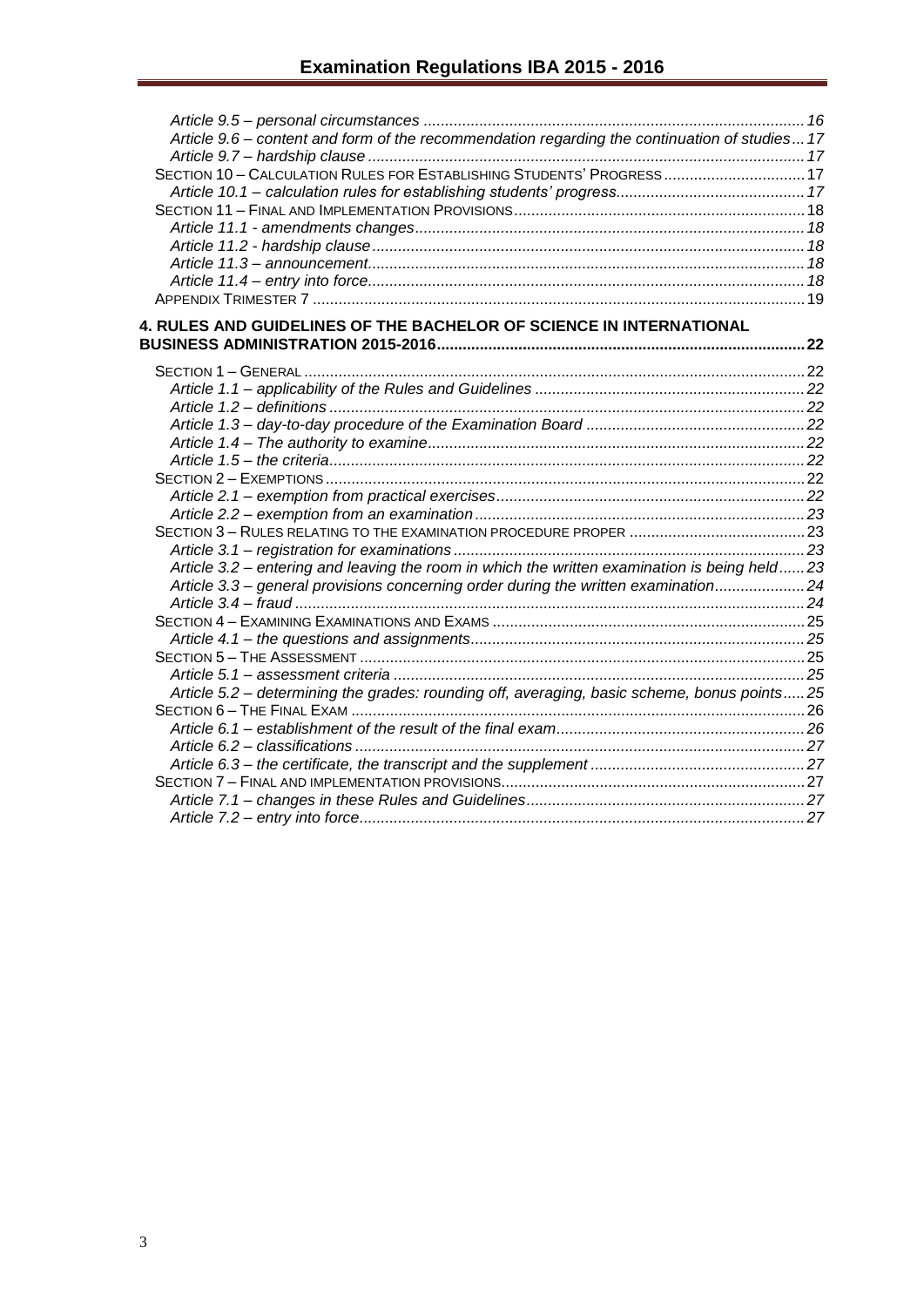## <span id="page-3-0"></span>1. Examination Board BSc & MSc programmes

#### <span id="page-3-1"></span>**Tasks**

The legal framework of the Examination Board is given by Dutch Law, in particular the Dutch Higher Education and Research Act (*Wet op het hoger onderwijs en wetenschappelijk onderzoek- WHW*). The Examination Board BSc & MSc Programmes has many different tasks. Generally, the following components can be discerned:

- A supervisory responsibility with regard to exams and examinations (correctly applying examination regulations, mediation in appeals, quality assurance);
- enforcing regulations (guidelines for examiners, regulations regarding fraud, assessment of exams, and compensation rules);
- granting exception to regulations on a case-by-case basis (exemptions, additional opportunities for examination, granting lenience with reference to Binding Study Advice);
- advisory tasks (periodic advice with reference to Binding Study Advice, advice to the dean with reference to the Teaching and Examination Regulations).

#### <span id="page-3-2"></span>**Composition**

The Examination Board consists of six members of the academic staff and an external member. The members are appointed by the Dean. The Examination Board collectively sets up rules and policy. The Examination Board as a whole meets once a month. Each member has his own portfolio. The Examination Board is supported by the secretary.

#### <span id="page-3-3"></span>**Members**

Prof.dr. L.G. Kroon (Chairman) Ir. A.J. Roodink Dr. E.A. van der Laan Dr. M.C. Schippers Dr. A.H.L. Slangen Dr. B.H.E. Wempe Vacancy external member

#### <span id="page-3-4"></span>**Secretary to the Examination Board**

Ms. C.M. Dirks - van den Broek LL.M. managing director/secretary Ms. I.M. van Essen LL.M. The Controller of deputy-secretary Mr. A. Markus MSc between the deputy secretary Ms. A.M. Schey MScBA deputy-secretary

<span id="page-3-5"></span>**Administration**

Ms. D.M. Schonis team leader Ms. G.M. den Bakker assistant Ms. drs. I.T.T. Przewozna assistant

#### <span id="page-3-6"></span>**Contact and information**

Information concerning examinations can be found on the website of the programme (Current Student pages) and the website of the Examination Board: [www.rsm.nl/examination-board.](http://www.rsm.nl/examination-board) Please consult these sites before contacting the Examination Board. You may first want to take a look in the [Frequently Asked Questions \(FAQ\) section](http://www.rsm.nl/examination-board/frequently-asked-questions-faqs/) to see whether you can find an answer to your question there.

Brief general questions can be asked by e-mail to [eb@rsm.nl](mailto:eb@rsm.nl) or by phone 010 4088731/1895 during opening hours (09.00 – 12.30 hrs.).

Official requests (e.g. requesting extension of grade validity) must be submitted by the EB´s webportal: [https://request-eb.rsm.nl/.](https://outlookweb.eur.nl/owa/redir.aspx?C=shB4IMKmlk6TlJpPlB047acileaxXdEIE7A10lIk2A3HlL6DMkPFtn8cEd4QuLBFOwpk7HosdC4.&URL=https%3a%2f%2frequest-eb.rsm.nl%2f)

When submitting the request, please include all relevant documentation. Be explicit in addressing the Examination Board. When a course is involved, mention the course's title, the teacher responsible, and the course's code. When a test or examination is involved, mention the course's title and code, the teacher, and the date. Once again, being explicit and clear in your request helps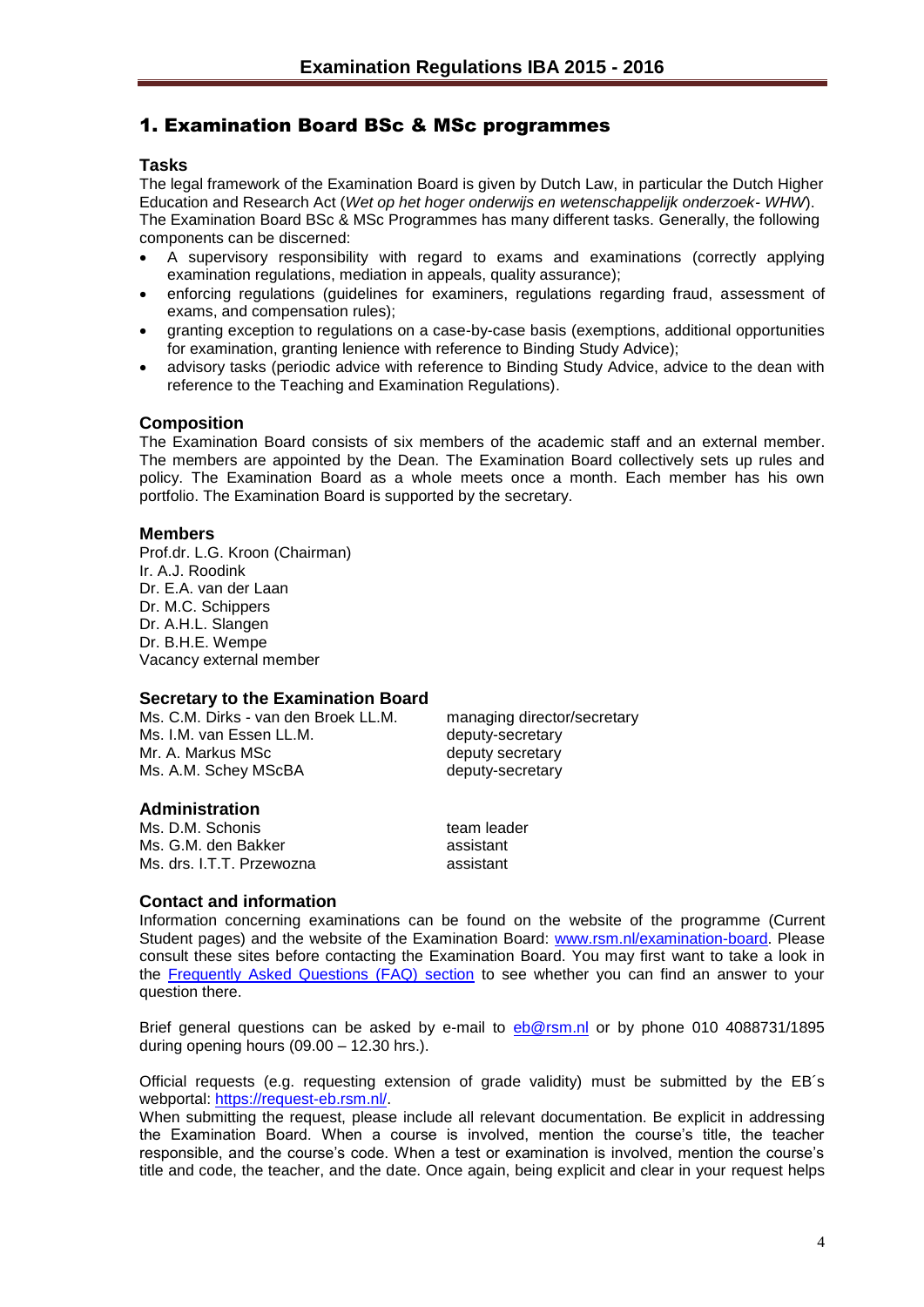handling it expediently. Finally, always provide motivation as to why the request is submitted and as to why the request should be granted.

In the event that you are asked to hand in a (certified copy of a) certificate, transcript or diploma, you have to send/show this document in its original form to the Examination Board for verification. These kinds of documents will not be accepted in a digital form.

#### **Postal address**

Rotterdam School of Management, Erasmus University Examination Board BSc & MSc Programmes, Mandeville Building T5-41 PO Box 1738 3000 DR Rotterdam The Netherlands

**Visiting address** (opening hours: 09.00 – 12.30 hrs.) Secretariat Examination Board Mandeville Building T5-41 Burgemeester Oudlaan 50 3062 PA Rotterdam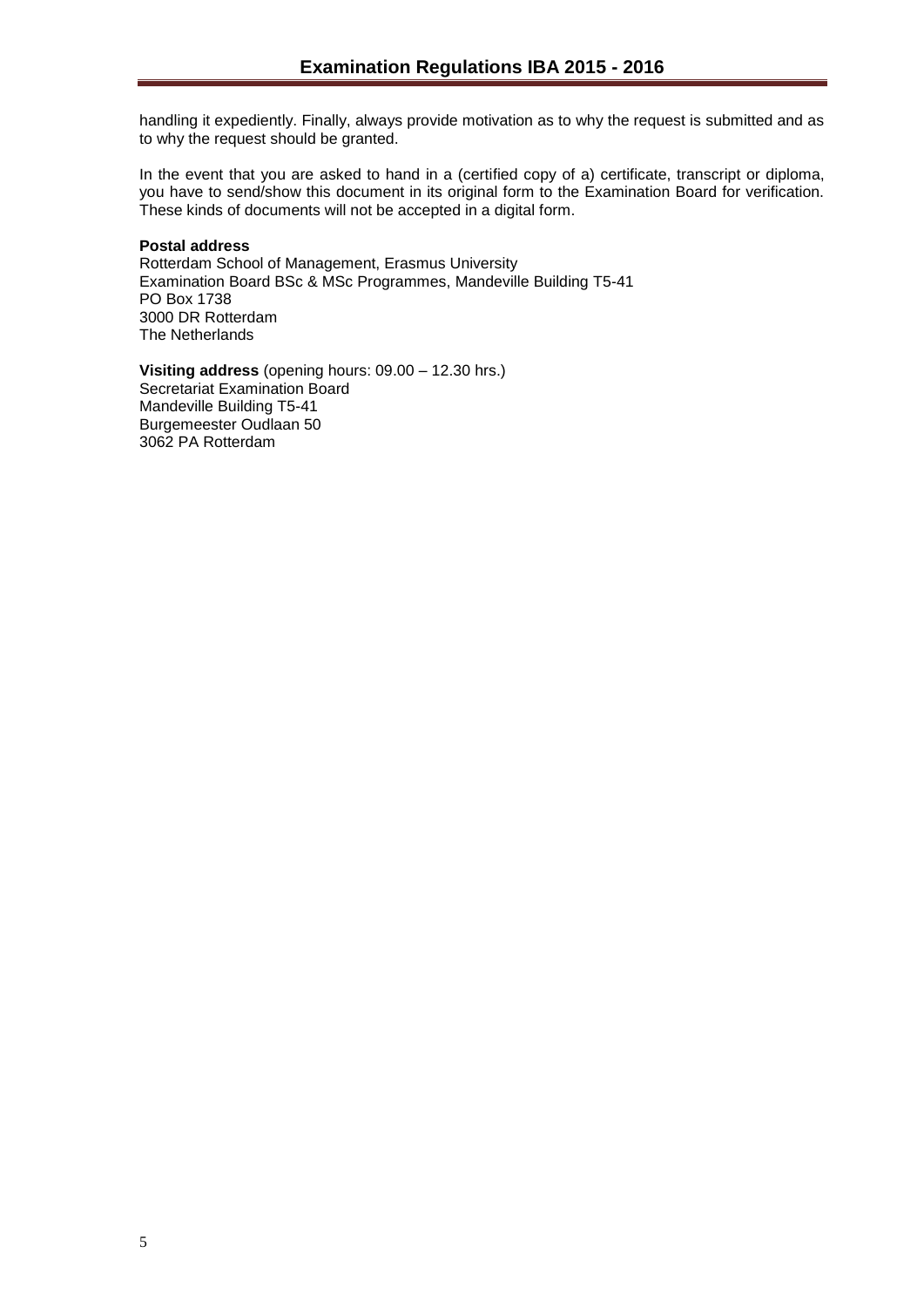## <span id="page-5-0"></span>2. Appeals procedure

A student who objects to a decision of an examiner (e.g. assessments) or the Examination Board may lodge an appeal with the Examination Appeals Board (in Dutch College van Beroep voor de Examens (*CBE*)) of Erasmus University Rotterdam. In urgent cases, the chair of the *CBE* can be requested to make provisions.

Only an interested party, that is a person whose interest is directly involved in a decision, can lodge the appeal. The appeal has to be lodged within six weeks of the announcement of the disputed decision. If the appeal concerns a decision that was not made on time, it must be submitted within a reasonable period of time.

The appeal should be submitted in writing to the *CBE*-*EUR*, for the attention of the Secretary of this Board or it can be submitted online by the EUR Legal Protection Facility.

Before the *CBE*-*EUR* deals with the appeal, there is a settlement phase, in which the Examination Board concerned attempts to settle the lawsuit amicably (= formal amicable settlement attempt).

The *CBE*-*EUR* assumes that the complainant him/herself will first have made contact with the examiner concerned or with the Examination Board, in order to try to reach agreement (=material amicable settlement attempt). Account should be taken of the fact that meanwhile the period of six weeks for lodging an appeal with the *CBE*-*EUR* continues to run. In view of this, a provisional appeal can be lodged for the interim.

If the settlement attempt fails, parties will be invited to a sitting of the Examination Appeals Board. The sitting is in Dutch. Foreign students are recommended to take an interpreter with them to the sitting.

If a student disagrees with the decision of the *CBE-EUR* regarding their objection, they can submit an appeal to the Higher Education Appeals Tribunal in The Hague within six weeks of the decision.

#### **Further information**

For further information check [http://www.eur.nl/english/essc/legal\\_position/objections\\_and\\_appeals/](http://www.eur.nl/english/essc/legal_position/objections_and_appeals/) or the Student Information Leaflet "Submitting an appeal with the Examinations Appeals Board" (available at the ESSC (Hall E-Building).

Further information about the procedure can also be obtained from the Secretary of the *CBE*-*EUR*, mr.drs. W.A. Kleinjan, Room ET-40, tel. 010 – 408 1127/408 2233 or e-mail to [cbe@eur.nl.](mailto:cbe@eur.nl)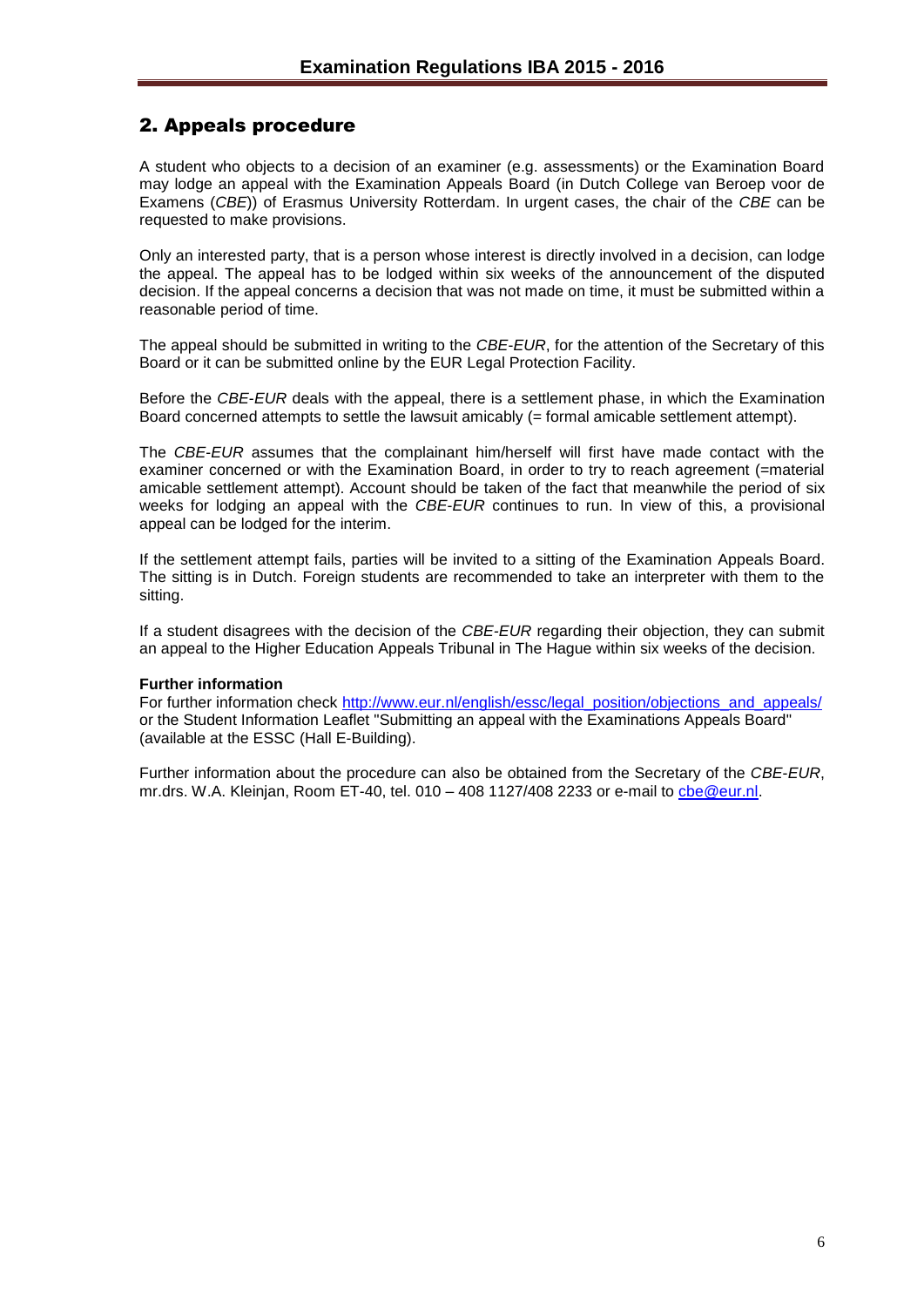# <span id="page-6-0"></span>3. Teaching and Examination Regulations of the Bachelor of Science in International Business Administration 2015-2016

## <span id="page-6-1"></span>**Section 1 – General**

#### <span id="page-6-2"></span>**Article 1.1 – applicability of the regulations**

These regulations are applicable to the curriculum and examinations of the bachelor's degree programme BSc in International Business Administration at the Rotterdam School of Management, Erasmus University, hereinafter referred to as the programme.

#### <span id="page-6-3"></span>**Article 1.2 – aims of the programme**

The programme is intended to impart knowledge, skills and insight in the area of International Business Administration in such a way that the graduate is capable of scientific and socially responsible professional practice in this area, and is qualified to take any desired advanced programme to become, among other things, a scientific researcher.

#### <span id="page-6-4"></span>**Article 1.3 – definitions**

In the regulations, the following words shall have the following meanings:

- a. the law: the Dutch Higher Education and Research Act (*Wet op het hoger onderwijs en wetenschappelijk onderzoek* - *WHW*);
- b. rules and guidelines: the rules, guidelines and instructions of the Examination Board as referred to in article 7.12b of the law;
- c. exam: the total assessment of the performance of the student for separate examination parts of the programme, as referred to in article 7.10 of the law; the aforesaid examination parts together constitute an investigation into the knowledge, insight and skills of the student;
- d. examination part: a study unit of the programme, within the meaning of the law;
- e. ects: abbreviation of "European Credit Transfer System". The abbreviation of ects will be used as distinct from the previously used Dutch credits. One ects represents 28 hours of study; one credit 'old-style' represents 40 hours of study;
- f. examination: a written, oral or other investigation, including a practical, or a combination of these, into the insight, knowledge and skills of the student, and the assessment of the results of that investigation:
- g. practical: a practical exercise, as referred to in article 7.13 of the law, in one of the following forms:
	- writing a thesis,
	- writing a paper,
	- carrying out a research assignment,
	- $-$  taking part in a study visit,
	- carrying out a practical assignment,
	- $-$  taking part in another study activity aimed at the attainment of certain study skills;
- h. student: a person who is enrolled at the university in order to pursue the study course and/or to take the exams and examinations of the programme; for the further application of these regulations, this word also means an enrolled 'extraneous';
- i. Examination Board: the board referred to in article 7.12 of the law for administering examinations and for organizing and coordinating the examinations of the programme;
- j. academic year: the academic year runs from 1 September to the following 31 August (inclusive);
- k. the School: Rotterdam School of Management, Erasmus University;
- l. academic personnel:
	- a. the members of the academic staff of the School,
	- b. the trainee research assistants (PhD candidates) of the School,
	- c. the other academic personnel;
- m. academic staff:
	- a. the professors,
	- b. the associate professors of the School,
	- c. the assistant professors of the School;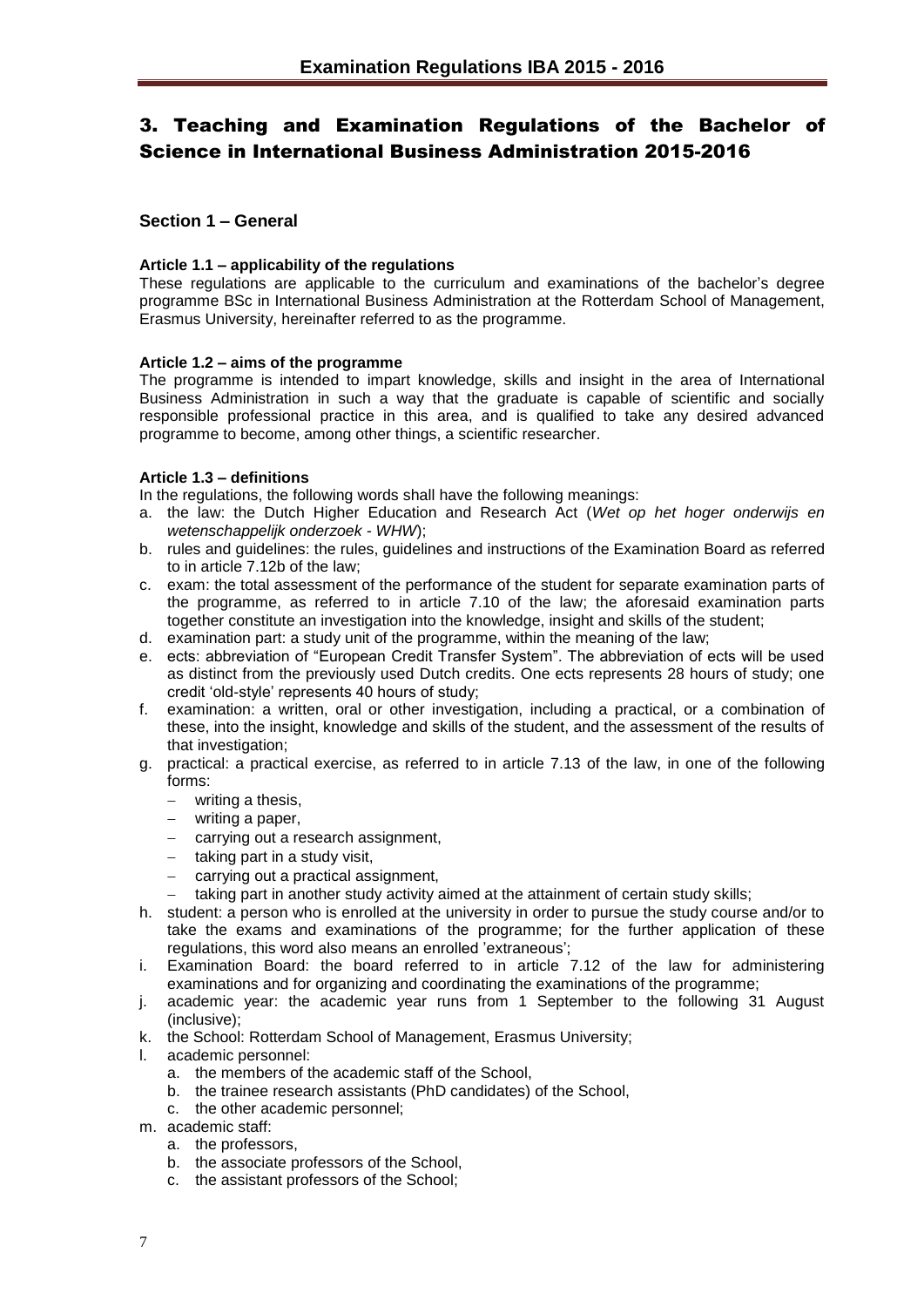n. Academic Director: the person who is responsible for the general management of the programme.

## <span id="page-7-0"></span>**Article 1.4 – degree**

- 1. Students who have successfully passed all the examination parts of the programme will obtain the degree of Bachelor of Science in International Business Administration.
- 2. The obtained degree will be written down on the Bachelor certificate.

#### <span id="page-7-1"></span>**Article 1.5 – instructions in connection with the master's degree programme**

1. The final examination of the bachelor's degree programme BSc in International Business Administration provides access to the following master's degree programmes of the School<sup>1</sup>: 60644 Business Administration (BA), het Accounting & Financial Management programme (AFM); 60453 Business Information Management (BIM); 60409 Finance & Investments (FI) (specific admission requirement applicable); 60456 Global Business & Stakeholder Management (GBSM)<sup>2</sup>; 60645 Human Resource Management (HRM); 60458 Management of Innovation (MI); 60063 Marketing Management (MM); 60457 Organisational Change & Consulting (OCC); 60093 Supply Chain Management (SCM); 60455 Strategic Entrepreneurship; 60066 Strategic Management (SM).

#### <span id="page-7-2"></span>**Article 1.6a – teaching language**

The teaching for the programme is entirely in English. Derogations from this are not permitted.

#### <span id="page-7-3"></span>**Article 1.6b – the language in which the exams and examinations are held**

The exams and examinations for the programme are held in English. Derogations from this are not permitted.

#### <span id="page-7-4"></span>**Article 1.7 – participation educational activities**

Students are supposed to participate in every educational activity that the school offers regardless whether the activities are compulsory or not. This concerns not only lectures and study visits but also filling out course evaluations.

#### <span id="page-7-5"></span>**Section 2 – Composition of the bachelor's degree programme**

#### <span id="page-7-6"></span>**Article 2.1 – full-time / part-time**

**B**<sub>1</sub>

l

Within the scope of the law, the programme is only offered full-time.

#### <span id="page-7-7"></span>**Article 2.2 – study load of the programme**

- 1. The programme has a study load of 180 ects (or 126 credits 'Dutch style')
- 2. The study load is expressed in whole ects.

#### <span id="page-7-8"></span>**Article 2.3 – composition of the programme**

1. The examination parts of the programme are divided in three years, specified in B1, B2 and B3. Each course year has a study load of 60 ects. The courses per year are:

| <b>ECTS</b> |
|-------------|
|             |
|             |
|             |

 $1$  Disclaimer: These access rights can be adjusted every academic year. It is likely that the programmes are becoming more selective in the near future. Please check RSM master website for the latest admission and selection requirements.

<sup>2</sup> This programme will be named Global Business & Sustainability after the NVAO approval, probably by 1 January 2016*.*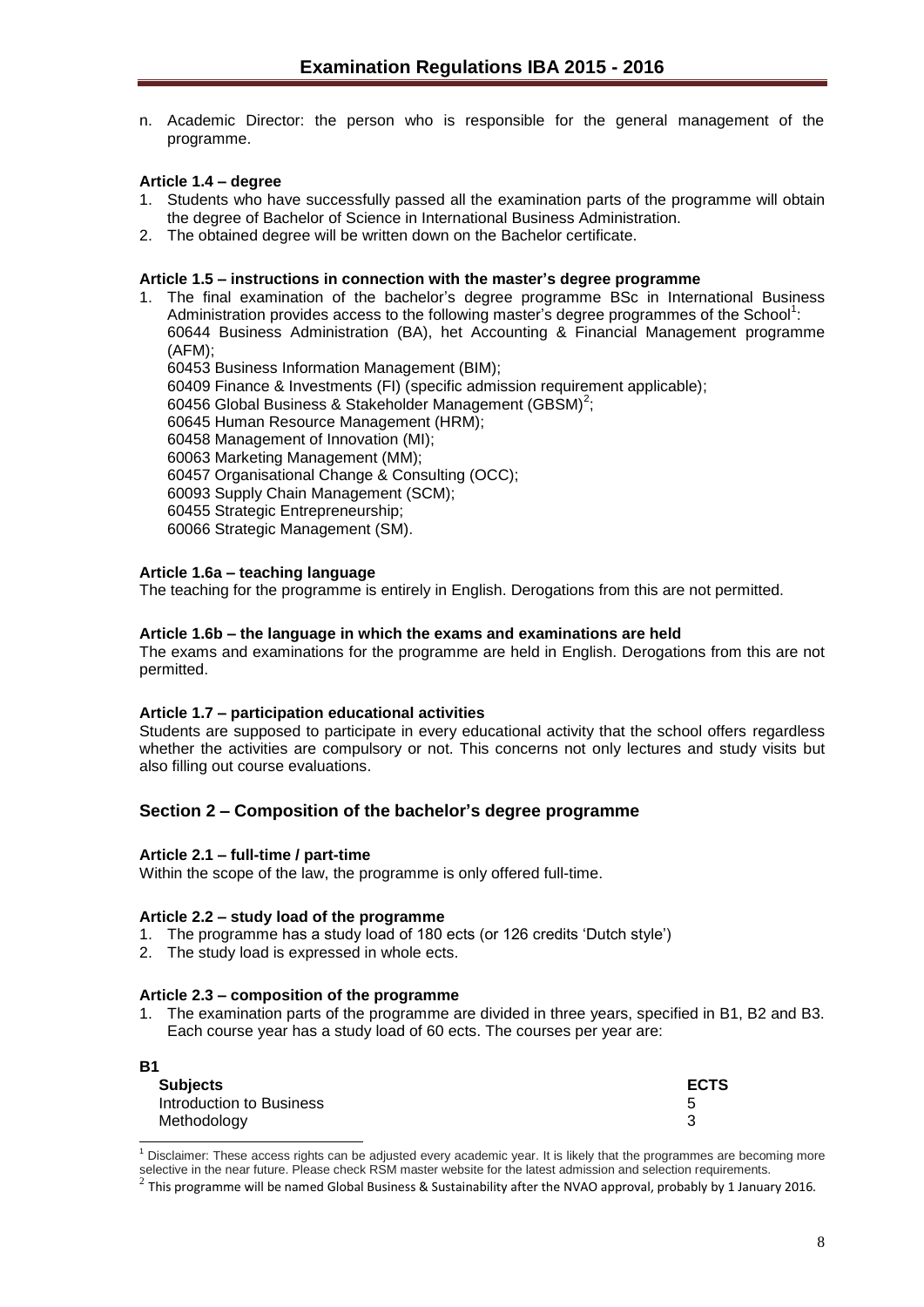| Organizational Behaviour<br>Quantitative Methods & Techniques: Mathematics<br>Skills 1: IT<br><b>Operations Management</b><br>Microeconomics & Markets<br>Strategic Business Plan<br>Quantitative Methods & Techniques: Statistics<br><b>Skills 2: Effective Business Communication</b><br>Foundations of Finance & Accounting<br>Macroeconomics & Institutional Context<br>International Business<br>Skills 3: Academic Writing & Critical Thinking | 6<br>4<br>$\overline{2}$<br>5<br>5<br>6<br>4<br>3<br>6<br>5<br>4<br>$\overline{2}$ |
|------------------------------------------------------------------------------------------------------------------------------------------------------------------------------------------------------------------------------------------------------------------------------------------------------------------------------------------------------------------------------------------------------------------------------------------------------|------------------------------------------------------------------------------------|
| <b>B2</b><br><b>Subjects</b>                                                                                                                                                                                                                                                                                                                                                                                                                         | <b>ECTS</b>                                                                        |
| Organizational Theory & Dynamics                                                                                                                                                                                                                                                                                                                                                                                                                     | 6                                                                                  |
| <b>Quantitative Decision Making</b>                                                                                                                                                                                                                                                                                                                                                                                                                  | 6                                                                                  |
| Philosophy of Science                                                                                                                                                                                                                                                                                                                                                                                                                                | 3                                                                                  |
| Leadership, Sustainability and Governance                                                                                                                                                                                                                                                                                                                                                                                                            | 5                                                                                  |
| Management Accounting                                                                                                                                                                                                                                                                                                                                                                                                                                | 6                                                                                  |
| <b>Applied Business Methods</b>                                                                                                                                                                                                                                                                                                                                                                                                                      | 6                                                                                  |
| Strategic Management                                                                                                                                                                                                                                                                                                                                                                                                                                 | 6                                                                                  |
| Cross Cultural Management/ International Case                                                                                                                                                                                                                                                                                                                                                                                                        |                                                                                    |
| <b>Marketing Management</b>                                                                                                                                                                                                                                                                                                                                                                                                                          | $\frac{5}{5}$                                                                      |
| International Marketing Research                                                                                                                                                                                                                                                                                                                                                                                                                     | 3                                                                                  |
| <b>Technology Management</b>                                                                                                                                                                                                                                                                                                                                                                                                                         | 4                                                                                  |
| Corporate Finance                                                                                                                                                                                                                                                                                                                                                                                                                                    | 5                                                                                  |
| <b>B3</b>                                                                                                                                                                                                                                                                                                                                                                                                                                            |                                                                                    |

| <b>Subjects</b>                        | <b>ECTS</b> |
|----------------------------------------|-------------|
| Human Resource Management              | 5           |
| <b>Business Information Management</b> | 5           |
| Foundations of Business Law            | 4           |
| <b>Innovation Management</b>           | 4           |
| <b>Financial Accounting</b>            | 5           |
| <b>Supply Chain Management</b>         | 5           |
| Trimester 7:                           | 20          |
|                                        |             |

- a choice from following options
- an international exchange (20 ects);
- or: internship (15 ects), in combination with either a Language elective, or an Elective approved by the Examination Board (5 ects); or: minor (15 ects), in combination with either a Language Elective, or
	- an Elective approved by the Examination Board (5 ects);
- or: 20 ects electives.

Research Training/Bachelor Thesis 12

- 2. The further descriptions of the examination parts referred to in paragraph 1 including obligatory practical examinations, as stated in the Sin-Online Course Guide and/or the Course Manual of the programme, constitute an integral part of these Teaching and Examination Regulations, without prejudice to the other provisions set out in these regulations.
- 3. The student chooses a minor as referred to in the first paragraph from the permitted minors of the EUR minor register.
- 4. The electives mentioned in paragraph 1 may be chosen from internal or external electives only after approval by the Examination Board. The Examination Board will grant their permission if they conclude that the content and level of the elective(s) is of similar university level and supervised and assessed by university examiners. In this context, the Examination Board may establish and publish a Trimester 7 Elective list with approved courses and projects and further approval procedures.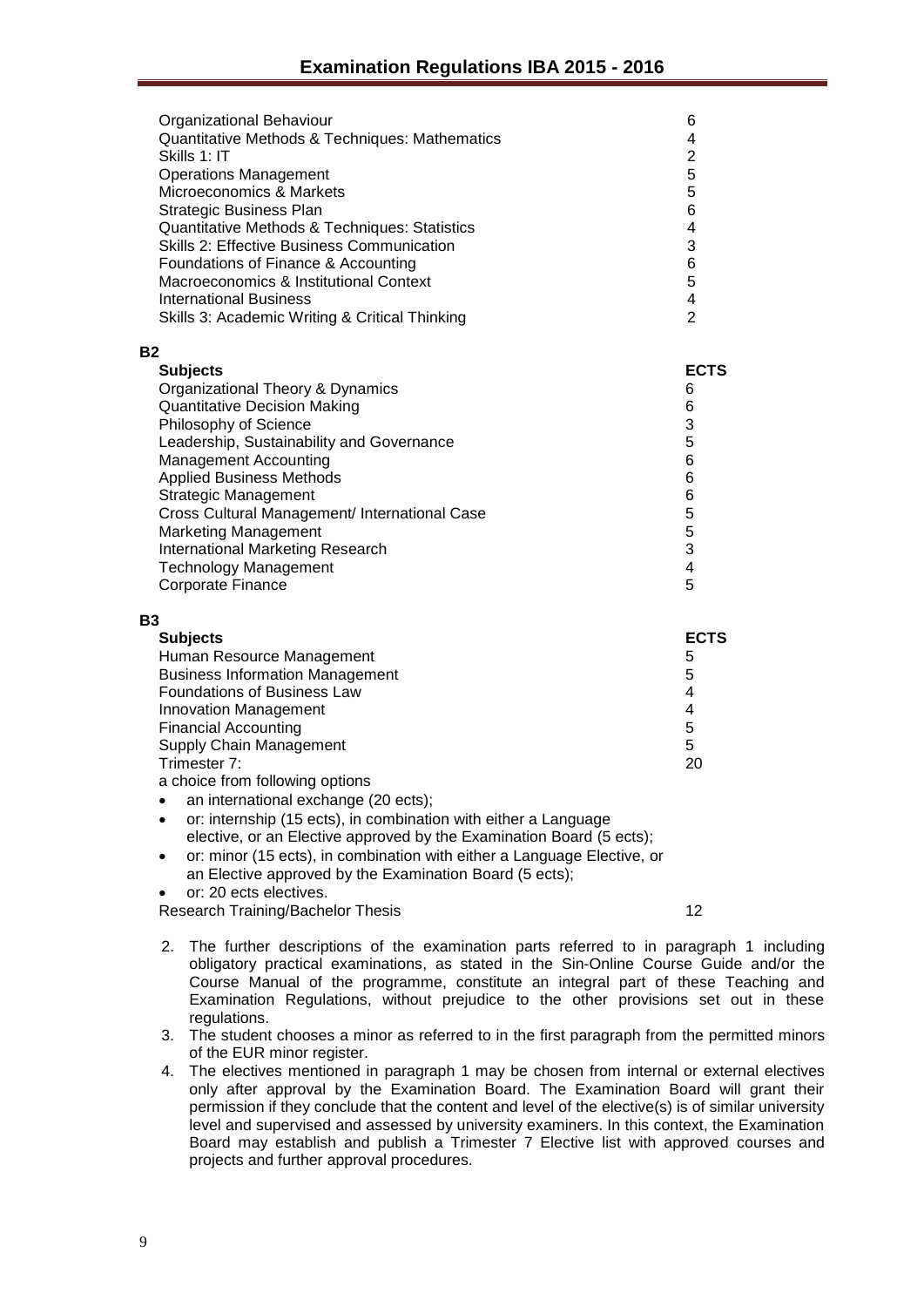- 5. The courses of Trimester 7 should only have limited overlap at maximum of content with another course of the degree programme: for example it is not allowed to do a second internship as an elective.
- 6. The international exchange and the language elective will only be awarded with a pass or fail. Furthermore, the maximum ects that can be achieved with a language elective is 5 ects.
- 7. The total size of Trimester 7 should not exceed 20 ECTS unless the exceeding is caused by the size of one course. If a student chooses to do the International Exchange Programme then this examination part has precedence over any other examination part – such as the Interim Project, minor or internship – into the degree programme.
- 8. The annex to this Regulation specifies the various combinations possible within Trimester 7.

#### <span id="page-9-0"></span>**Article 2.4 – exemption from obligatory practical examinations**

In exceptional cases, the Examination Board can grant exemption from the obligation to take part in a practical examination. In that case, the Examination Board can decide that the practical examination should be carried out in another way, to be determined by the Examination Board.

## <span id="page-9-1"></span>**Section 3 – Taking Examinations**

#### <span id="page-9-2"></span>**Article 3.1 – time periods and frequency of examinations; examination schedule; reexaminations and extra opportunities to take examinations**

- 1. The opportunity to take written examinations (except for practicals and bonus tests) belonging to the examination parts referred to in article 2.3 is given twice per academic year: the common examination during or at the end of the course and one common re-examination at the end of the academic year. However, students may take part in no more than 4 re-examinations of B1 each academic year.
- 2. In derogation from the provisions set out in paragraph 1, the opportunity to take a written examination belonging to an examination part for which the instruction is the last to be taught in a specific academic year, is given twice more in the subsequent academic year. In case the examination concerned is a bachelor elective, the regulations of the programme that offers the bachelor elective are applicable.
- 3. Examinations that are taken in a way other than written can be taken at least once per year.
- 4. The student has a free choice in the number of times that he/she wishes to take a written examination. The result is the last grade obtained. If the material to be studied for an examination has changed, the new material must be studied. For the examinations of course year B1 applies that once the BSA norm as specified in article 9.2 – whether or not by means of compensation – is met, these examinations may not be retaken.
- 5. Without prejudice to applicable regulations regarding a period free of examinations, and with due observance of the other provisions set out in these regulations, and of the Rules and Guidelines established by the Examination Board, the Academic Director establishes an examination schedule before the start of the academic year. In the event of urgent exceptional circumstances, the Academic Director can change the examination schedule during the academic year, provided that the change is announced in good time, and no later than the start of the registration period of the examination period concerned, via Erasmus Magazine, the Current Student Pages and/or Sin-online.
- 6. In exceptional cases the Examination Board can, at the request of the student, decide that an extra opportunity to take an examination will be offered, in derogation from the examination schedule.
- 7. If no indication is given in these regulations concerning how many times per academic year an examination can be taken, because that examination relates to an examination part that is not taught in the programme, the provisions on this matter in the relevant Teaching and Examination Regulations are applicable, unless the Examination Board has made a decision in derogation from these, on the understanding that it must be possible to take the examination at least once per academic year.

## <span id="page-9-3"></span>**Article 3.2 – form of the examinations**

1. The examinations of the programme are taken in written and/or oral form and/or by means of practical exercise, unless the Examination Board has decided otherwise.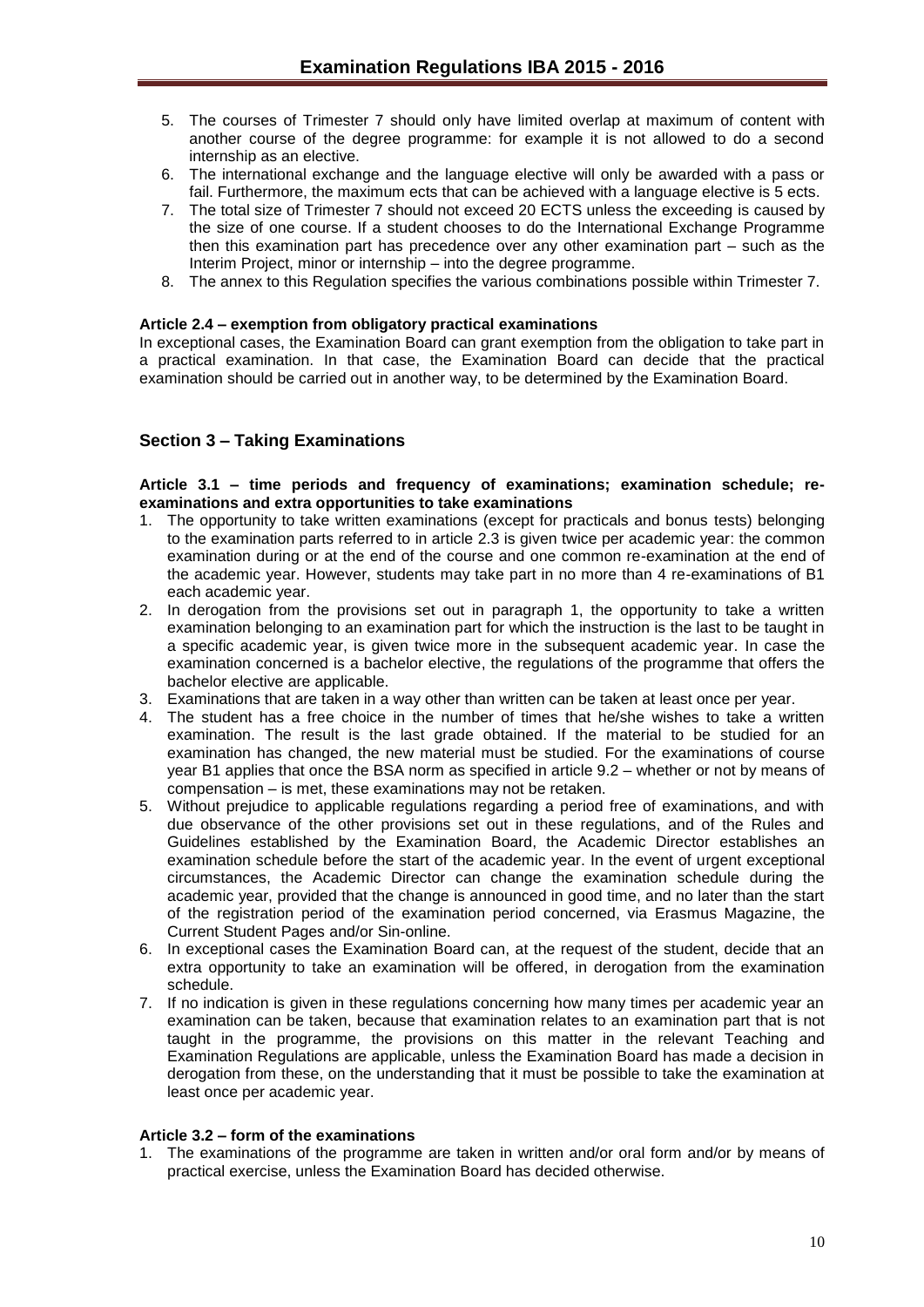- 2. If the Examination Board decides that the form as referred to in the foregoing paragraphs shall be different, it will announce this to the students no later than two months before the examination is to be held.
- 3. The elaborations in the form of the examinations as referred to in paragraphs 1 and 2, stated in the most recent version of the Undergraduate Catalogue for the programme, constitute an integral part of these Teaching and Examination Regulations, without prejudice to the other provisions set out in these regulations.
- 4. In exceptional cases the Examination Board may, at the request of the student, decide to permit derogations from the provisions set out in paragraphs 1 and 2.
- 5. Physically impaired students or students disabled through the senses are offered the opportunity to take the examinations in a manner adapted as far as possible to their individual handicap. The Examination Board will, if necessary, obtain expert advice before making a decision.

#### <span id="page-10-0"></span>**Article 3.3 – oral examinations**

- 1. No more than one person will be given an oral examination at a time, unless the Examination Board has decided otherwise.
- 2. An oral examination is taken in public, unless in an exceptional case the Examination Board or the examiner concerned has decided otherwise, or the student has objected to this.

#### <span id="page-10-1"></span>**Article 3.4 – sequence of examinations**

- 1. Students may do a minor as referred to in article 2.3 paragraph 1 if they have obtained at least 60 ects of the programme.
- 2. Students may officially register for the internship as referred to in article 2.3 paragraph 1 if they have successfully passed B1.
- 3. The examinations relating to the examination parts of B2 and B3 may not be taken before the first-year phase (B1) of the programme has been passed, unless and insofar the Examination Board has granted permission to proceed the programme based on 9.2, paragraph 2.
- 4. Students may start their Research Training/ Bachelor Thesis and electives if they have passed all components of B1.

#### <span id="page-10-2"></span>**Section 4 – Result of Examinations**

#### <span id="page-10-3"></span>**Article 4.1 – determining, announcing and recording results of examinations; marking period**

- 1. After an oral examination has been taken, the examiner determines the result immediately, and gives the student a written explanation of this.
- 2. The examiner determines the result of a written examination as soon as possible, and no later than four weeks after the day on which it was taken. And no later than three weeks in case of first year examinations due to the binding study advice. In the event of *force majeure*, the Examination Board can permit derogation from this period.
- 3. The Department for Exam Administration RSM checks compliance with the marking period, and in the event that it is likely to be exceeded, reports this in good time to the chairman of the Examination Board.
- 4. With regard to an examination that is to be taken in a manner other than oral or written, the Examination Board decides in advance in what way and within what period the student will be given a written explanation of the result.
- 5. The examiner immediately reports the result to the Department for Exam Administration RSM, which then informs the student of this in writing.
- 6. The Department for Exam Administration RSM is responsible for recording the results of exams and examination parts. This Office also records what certificates have been presented to a student. No information about recorded data, with the exception of data about the certificates awarded, is given to anyone other than the student, the Examination Board, the directors of the programme, the Executive Board, the student advisor, the student counsellor and the Examinations Appeals Board (*CBE*). With the permission of the student, there may be derogation from the provisions set out in the last sentence.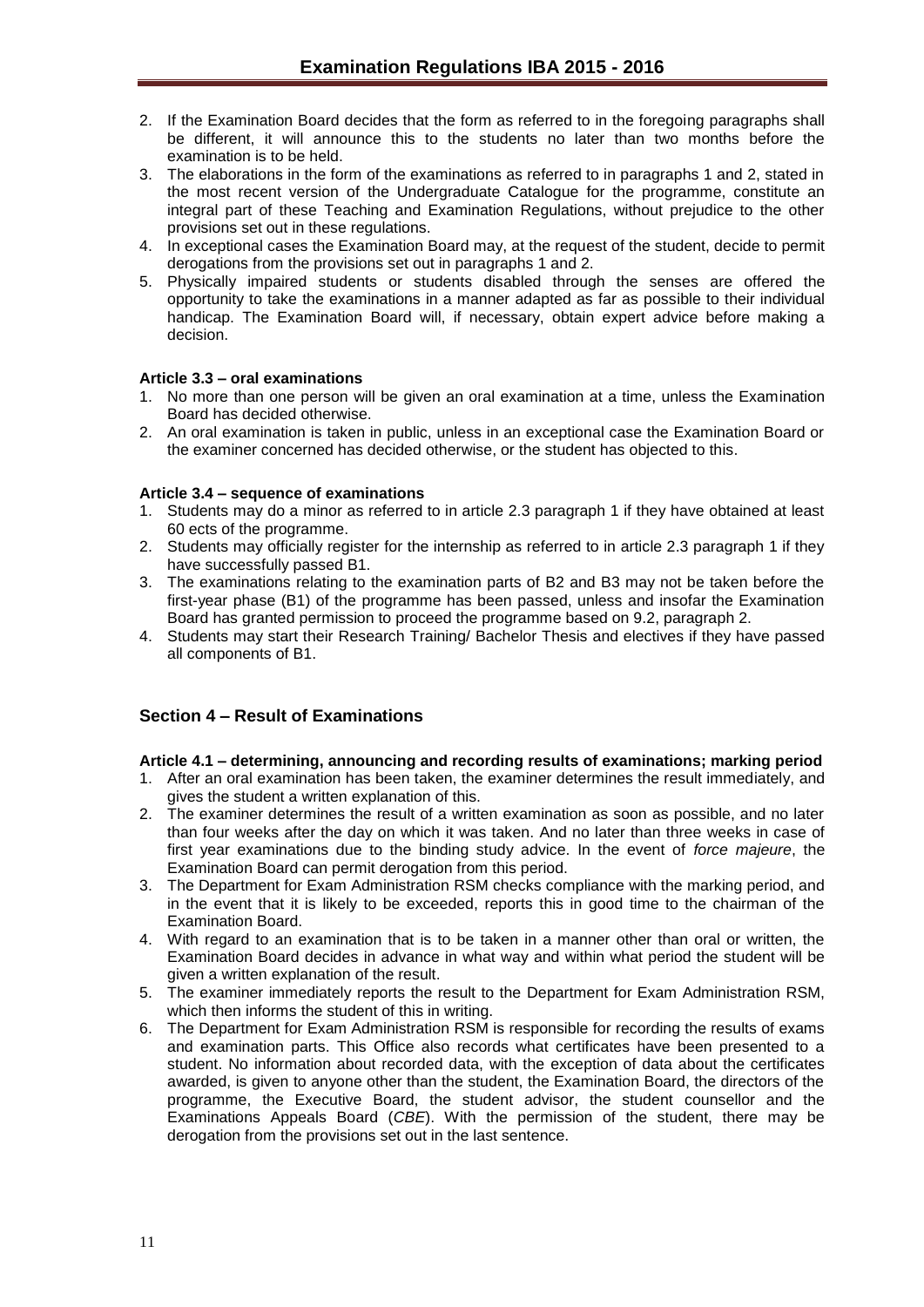- 7. The involvement of the Department for Exam Administration RSM as referred to in the previous paragraphs is without prejudice to the provisions in this matter determined by the Executive Board.
- 8. The written explanation concerning the result of an examination contains information about the way in which the student can lodge an appeal with the Examinations Appeals Board (*CBE*).

#### <span id="page-11-0"></span>**Article 4.2 – period of validity of examination components and granted exemptions**

- 1. Unless otherwise mentioned, the term of validity for the examination components passed including approved components of another degree programme – and granted exemptions is six years. The Examination Board may extend the term of validity if, in its judgement, the knowledge, insights and skills relating to the examination component in question are not obsolete.
- 2. The Examination Board can impose, with respect to an examination part taken and passed more than six years previously, an additional or alternative examination, before the student is admitted to take the exam concerned.
- 3. If an examination component should be tested by more than one examination, the term of validity of the partial result shall be limited to the academic year in which the partial examinations are taken, unless the examiner determines otherwise.

#### <span id="page-11-1"></span>**Article 4.3 – Feedback and Perusal**

- 1. As soon as possible but no later than four weeks after the written test, the examiner will give generic feedback. The examiner will provide information about the content of the written test and the correct answers/answer models in an explanatory session or via another approved medium. This offers students the opportunity to review the questions and assignments of the exam concerned, along with the answer models and criteria for assessment. The examiner sets the date, time and procedure of the feedback. The feedback must be realistically managed and the use of appropriate media (such as BlackBoard) is allowed.
- 2. As soon as possible or at the same feedback session but no later than four weeks after the feedback, students will have the opportunity to peruse their own assessed exam. The examiner may determine that the perusal is only for students who registered for it and/or who have attended the feedback meeting. The examiner sets the date, time, location and procedure of the perusal.
- 3. In the event that a student can demonstrate that he/she was prevented from being present at the assigned location and time for the feedback or the perusal due to force majeure, at the request of the student an alternative opportunity will be offered, if possible within the term mentioned in paragraph 2.

#### <span id="page-11-2"></span>**Article 4.4 - Archiving period of written examinations**

- 1. The assignments, answers and the assessment of the written examinations will be archived (in paper or electronic form) for two years after the assessment.
- 2. The Research Training/Bachelor Thesis and the assessment thereof will be archived (in paper or electronic form) for seven years after the assessment.

## <span id="page-11-3"></span>**Section 5 – Exemption**

l

## <span id="page-11-4"></span>**Article 5.1 – exemption from examinations**

- 1. The Examination Board can, at the request of the student, grant exemption from an examination part referred to in article 2.3, paragraph 1 – with the exception of the Research Training/ Bachelor thesis $3$  – on the grounds of:
	- having passed one or more examination(s) belonging to one or more examination part(s) of another university programme in the Netherlands, provided that this/these is/are, in the opinion of the Examination Board, equivalent or comparable in terms of content, study load and level; or

 $3$  Bachelor's theses written and assessed at a foreign university on the basis of a double degree agreement with RSM, are exempted from this rule.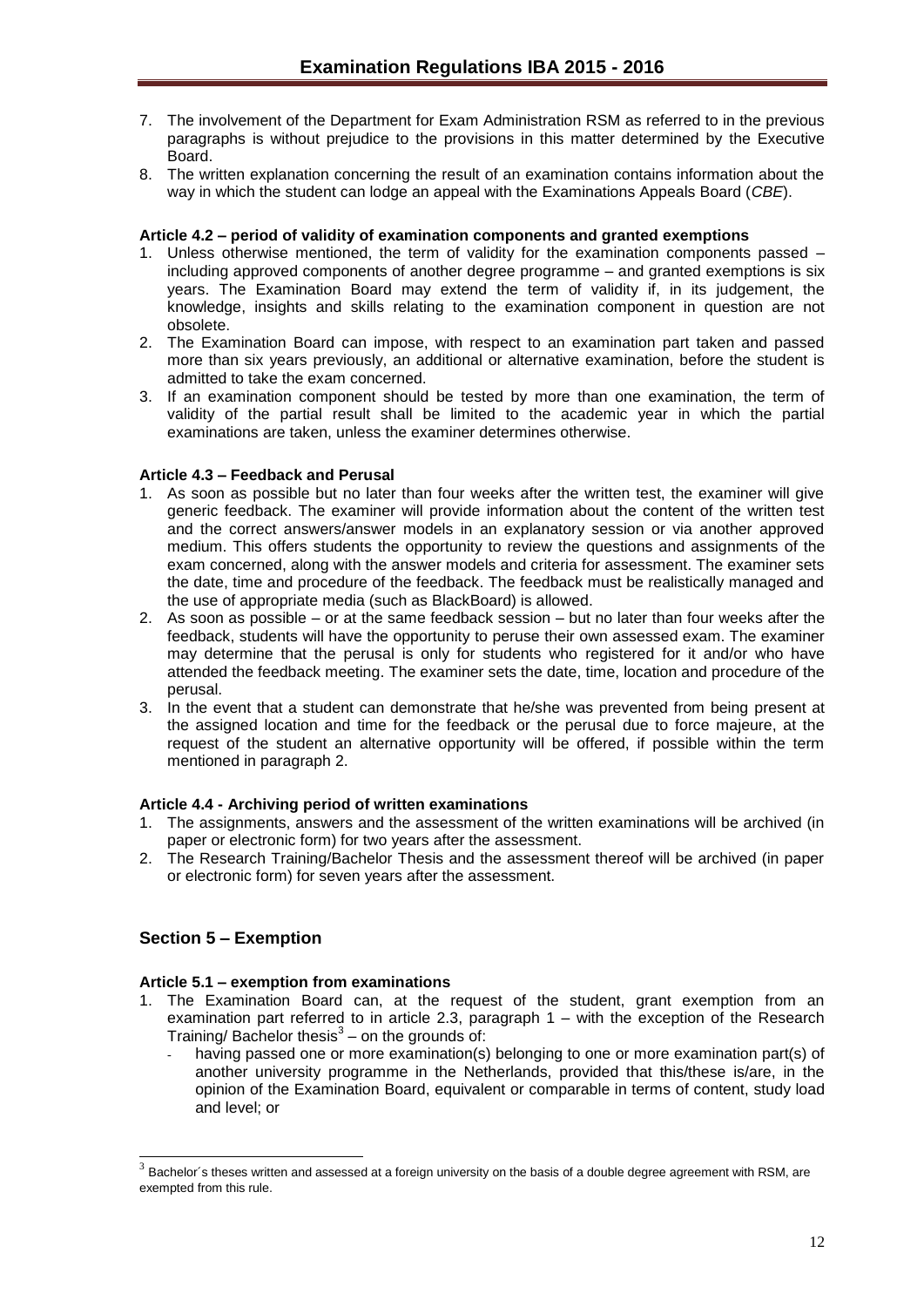- having passed one or more examination(s) belonging to one or more examination part(s) of a higher professional programme in the Netherlands, provided that this/these is/are, in the opinion of the Examination Board, equivalent or comparable in terms of content, study load and level; or
- having passed one or more examination(s) belonging to one or more examination part(s) of a higher education programme outside the Netherlands, provided that this/these is/are, in the opinion of the Examination Board, equivalent or comparable in terms of content, study load and level; or
- proof of relevant knowledge and experience gained outside the education in the aforesaid categories, provided that this is equivalent or similar in terms of nature, content and level to the examination part of the programme for which exemption is requested; or
- a combination of the aforesaid categories.

The Examination Board may ask the examiner(s) concerned for advice before making a decision.

2. Up to a maximum of 60 ects of the programme will be exempted.

## <span id="page-12-0"></span>**Section 6 – Result of the Exam**

#### <span id="page-12-1"></span>**Article 6.1 – the result of the exam and active degree granting**

- 1. After all the examination parts of the bachelor's exam have been taken, the exam has been passed, unless the Examination Board decided that the exam also includes its own investigation into the knowledge, understanding and skills of the student.
- 2. Students who have passed the exam will be issued the degree Bachelor of Science. (BSc).
- 3. The head of the Department for Exam Administration RSM establishes rules and regulations for the application for the final exam. These rules and regulations require the approval of the Examination Board and must be timely and adequately disclosed.

## <span id="page-12-2"></span>**Section 7 – Previous Education and Selective Admission Procedure**

#### <span id="page-12-3"></span>**Article 7.1 – alternative requirements for deficiencies in previous education; requirements for English language**

- 1. Deficiencies in the previous education with regard to the subject Mathematics are eliminated by passing the Mathematics deficiency test to be taken for this purpose. This test is at the same level as the VWO exams Mathematics A or B (VWO new system), Mathematics A1,2 or B1 (VWO old system) or the International Baccalaureate: Mathematics, standard level. The precise subjects are announced at least one month in advance.
- 2. The requirement concerning mastery of the English language is fulfilled if the candidate has either passed the final examination in English at VWO level, or can submit TOEFL 80 with no sub scores below 20 or IELTS 6.0 with no sub scores below 6.0, or a similar result on a test that can be equated with these, or passes the English deficiency test organized by the institution; however, no further requirements concerning mastery of the English language are imposed for candidates who come from English-speaking countries or who have taken English-language secondary education in the Netherlands or abroad.

#### <span id="page-12-4"></span>**Article 7.2 – equivalent previous education**

- 1. To those who have diplomas of secondary or pre-university education, whether or not awarded in the Netherlands, which are deemed in ministerial regulations to be at least equivalent to the Dutch diploma of pre-university education, article 7.1 is applicable *mutatis mutandis*.
- 2. Those who have other diplomas of secondary or pre-university education awarded outside the Netherlands, which in the country of origin give access to university education, can be granted exemption by the Executive Board from the requirements of previous education referred to in article 7.24, paragraph 1 of the law, provided that they fulfil the requirements stated in article 7.4 of these regulations.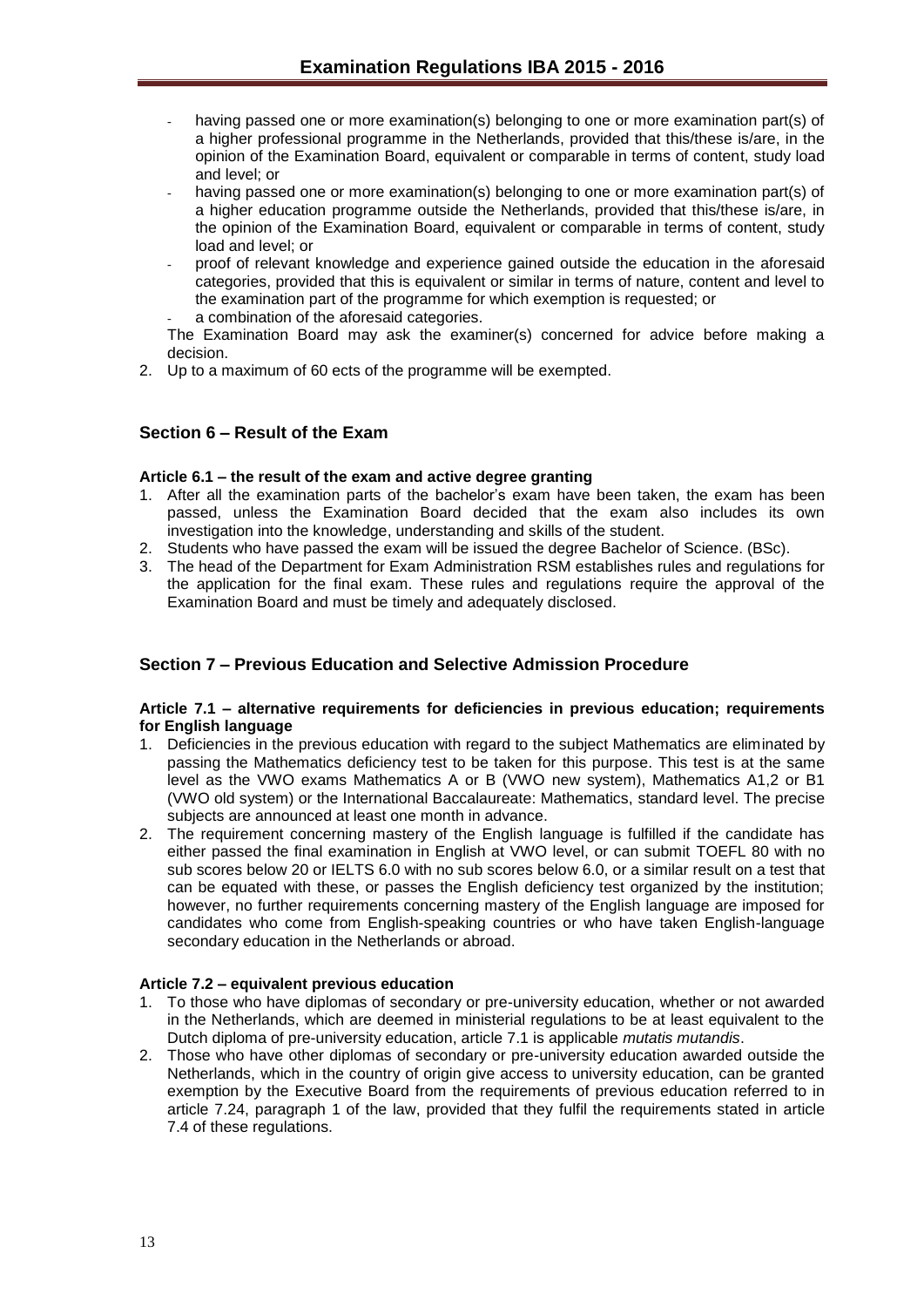## <span id="page-13-0"></span>**Article 7.3 – colloquium doctum**

- 1. For the entrance examination as referred to in article 7.29 of the law, hereinafter referred to as the *colloquium doctum*, the following requirements are set:
- **English:**
	- TOEFL 80 with no sub scores below 20 or IELTS 6.0 with no sub scores below 6.0;
- **Mathematics:**
	- Knowledge of mathematics, as required for the subject Mathematics A or B, A1,2 or B1 final examination of VWO with a grade of 7.0 (out of 10) or higher,
	- or the International Baccalaureate: Mathematics, a grade of 5 or higher for Mathematics Standard Level or a grade of 4 or higher for Mathematics Higher Level;
- 2. The selective admission procedure mentioned in Article 7.5 is in place.
- 3. The term of validity for the test results passed is two years

#### <span id="page-13-1"></span>**Article 7.4 – entrance requirements for those with a non-Dutch diploma that is not deemed in the ministerial regulations to be equivalent to the Dutch VWO diploma**

Those with diplomas as referred to in article 7.2, paragraph 2 may be admitted to the programme by the Executive Board after they have fulfilled the requirements stated in article 7.3 that are applied within the scope of the *colloquium doctum* with regard to the subjects English and Mathematics.

#### <span id="page-13-2"></span>**Article 7.5– selective admission procedure**

- 1. With reference to article 7, paragraph 5 of the 'Experimentenwet', a selective admission procedure is in place for the Bachelor programme in International Business Administration.
- 2. Next to the regular, formal requirements as included in articles 7.1 and 7.2. of the Teaching and Examination Rules of the programme, following admission criteria apply:
	- a. For holders of all diploma's that qualify for the programme:
		- a priority for applicants with a relevant international background: nationality, place of birth, place of residence, education, experience; to be proven by the motivation letter (see below);
		- $-$  a priority for applicants with strong international ambitions; to be proven by the motivation letter;
		- $-$  a priority for applicants with a proven interest for international aspects of the respective courses attended at secondary school. As proven interest will primarily be considered the way in which the compulsory assignments are geared towards international aspects of the course. Within the Dutch educational system it will mainly be the so-called 'profielwerkstukken' that will be evaluated;
	- b. For holders of the Dutch VWO diploma:
	- c. a final average grade of 7.0 or higher;
		- $-$  a grade of 7.0 or higher for English;
		- a grade of 7.0 or higher for Mathematics;
	- d. For holders of the Dutch HBO propedeutic diploma:
		- an average grade of 7.0 (out of 10) or higher over pre-HBO studies and over the first year of HBO studies;
		- mathematics entrance exam Erasmus University Rotterdam with a grade 7.0 (out of 10) or higher. Exempted from this test are:
			- students who did the Dutch VWO before HBO and successfully passed Mathematics A1,2 or Mathematics B with a grade of 7.0 (out of 10) or higher or
			- students who did the Dutch VWO as from 2009 before HBO and successfully passed the new Mathematics A or Mathematics B with a grade of 7.0 (out of 10) or higher;
		- TOEFL or IELTS official test results if students do not have a VWO diploma;
	- e. For holders of the International Baccalaureate (IB) diploma:
		- 33 credits or more, for which the Extended Essay (EE), Theory of Knowledge (TOK) and Creativity, Action Service (CAS) may be included;
		- a grade of 5 or higher for Mathematics Standard Level or a grade of 4 or higher for Mathematics Higher Level;
	- f. For holders of the European Baccalaureate (EB) diploma:
		- $-$  a final average grade of 7.0 or higher;
		- a grade of 7.0 or higher for English;
		- a grade of 7.0 or higher for Mathematics, minimum 3 hrs/week;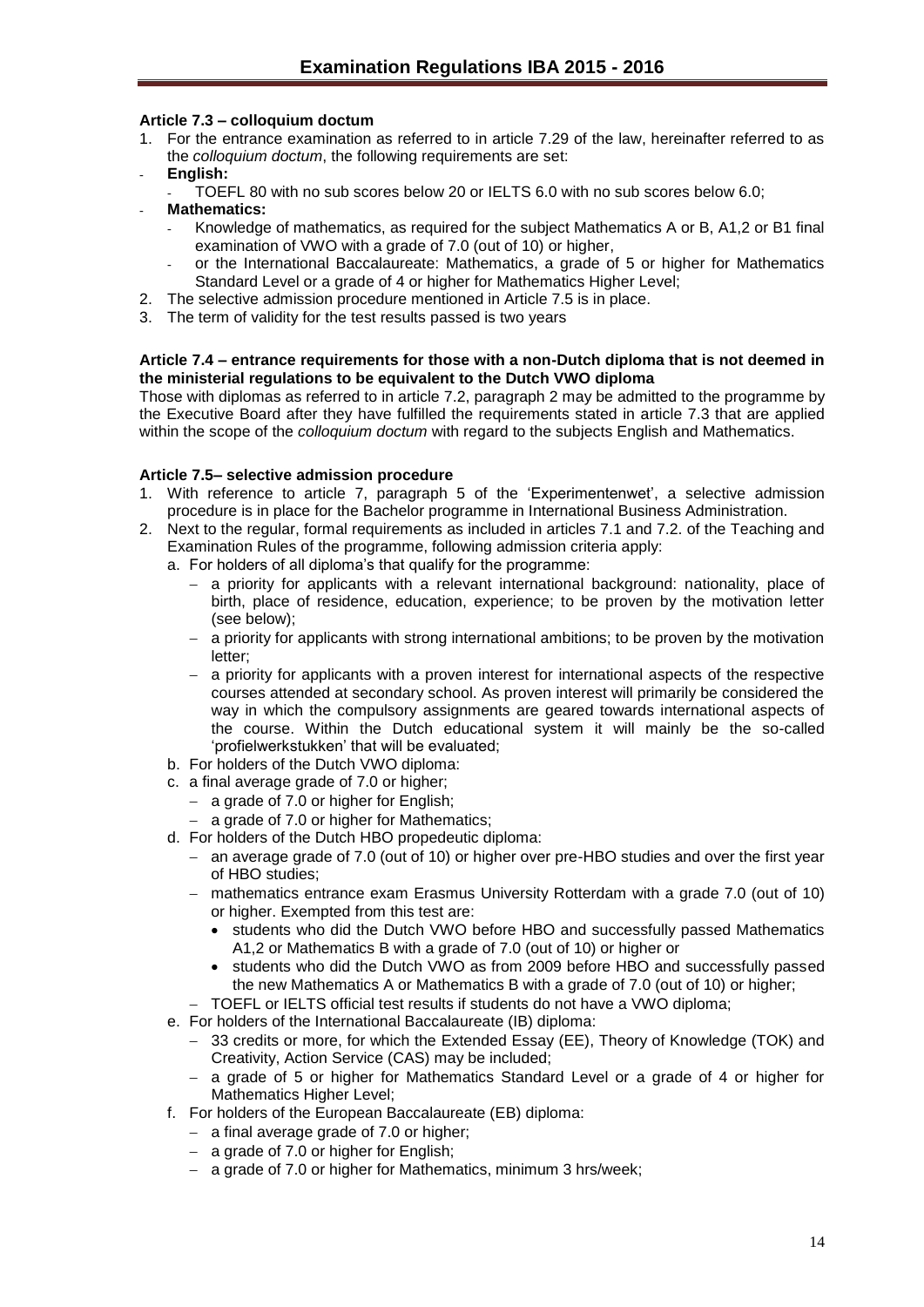- g. For holders of the German Abitur:
	- a final average grade (Durchschnittsnote) of 1.8 or higher;
	- $-$  a grade of 10 or higher for English;
	- a grade of 10 or higher for Mathematics;
- h. For holders of the French Baccalaureate:
	- a final average grade of 13/20 or higher (OIB honours 12.5/20);
	- a grade of 13/20 or higher for English (OIB honours 12.5/20);
	- a grade of 13/20 or higher for Mathematics (OIB honours 12.5/20);
	- TOEFL 80 with no sub scores below 20 or IELTS 6.0 with no sub scores below 6.0;
- i. For holders of Chinese secondary school exams:
	- $-$  a final average grade of 80/100 or 120/150;
	- GaoKao, with a minimum score of 500 (300 for applicants from the Jiangsu province; 420 for applicants from Shanghai province; 650 for applicants from Hainan province);
	- preferably at least one year of university education (at a recognized institution);
	- mathematics entrance exam Erasmus University Rotterdam;
	- TOEFL 80 with no sub scores below 20 or IELTS 6.0 with no sub scores below 6.0;
	- Nuffic certificate:
- j. For holders of other non-Dutch diplomas:
	- $-$  a final average grade at 70 % level;
	- $-$  a grade at 70 % level for English:
	- a grade at 70 % level for Mathematics;
	- TOEFL 80 with no sub scores below 20 or IELTS 6.0 with no sub scores below 6.0;
	- mathematics entrance exam Erasmus University Rotterdam with a grade of 7.0 (out of 10) or higher.

Additionally, all applicants need to send in a two-page motivation letter and an overview of school grades.

- 3. The motivation letter should include information on:
	- relevant international background, experience and education;
	- motivation for the IBA programme;
	- motivation for RSM;
	- international future ambitions
- 4. Students should apply for the programme before May 1 each year.
- 5. The Board of the University has installed a Selection Committee within RSM. The Selection Committee conducts the selection procedure according to the regulations set within the 'Experimentenwet' and the Teaching and Examinations Regulations. A rolling admission applies to the IBA programme. This means that students can apply throughout the year and will be informed on the outcome of their application within six weeks of their application, provided that they submitted the necessary documents and fulfilled the requirements (such as an Englishlanguage test and/or math entrance exam if applicable). Decisions of the Selection Committee are open to appeal at the Appeals Board of Erasmus University within 6 weeks after the decision has been sent to the applicant.

#### <span id="page-14-0"></span>**Section 8 – Study Counselling**

#### <span id="page-14-1"></span>**Article 8.1 – study counselling and advice**

- 1. The Department for Exam Administration RSM is responsible, without prejudice to the respective provisions of the Executive Board, for recording the study results in such a way that each student can be given an overview at least once per quarter of the results that he/she has obtained in relation to the study and exam programme of the programme.
- 2. The Dean is responsible for the study counselling of students who are enroled for the programme, partly in order to assist their orientation towards possible study paths within and outside the programme.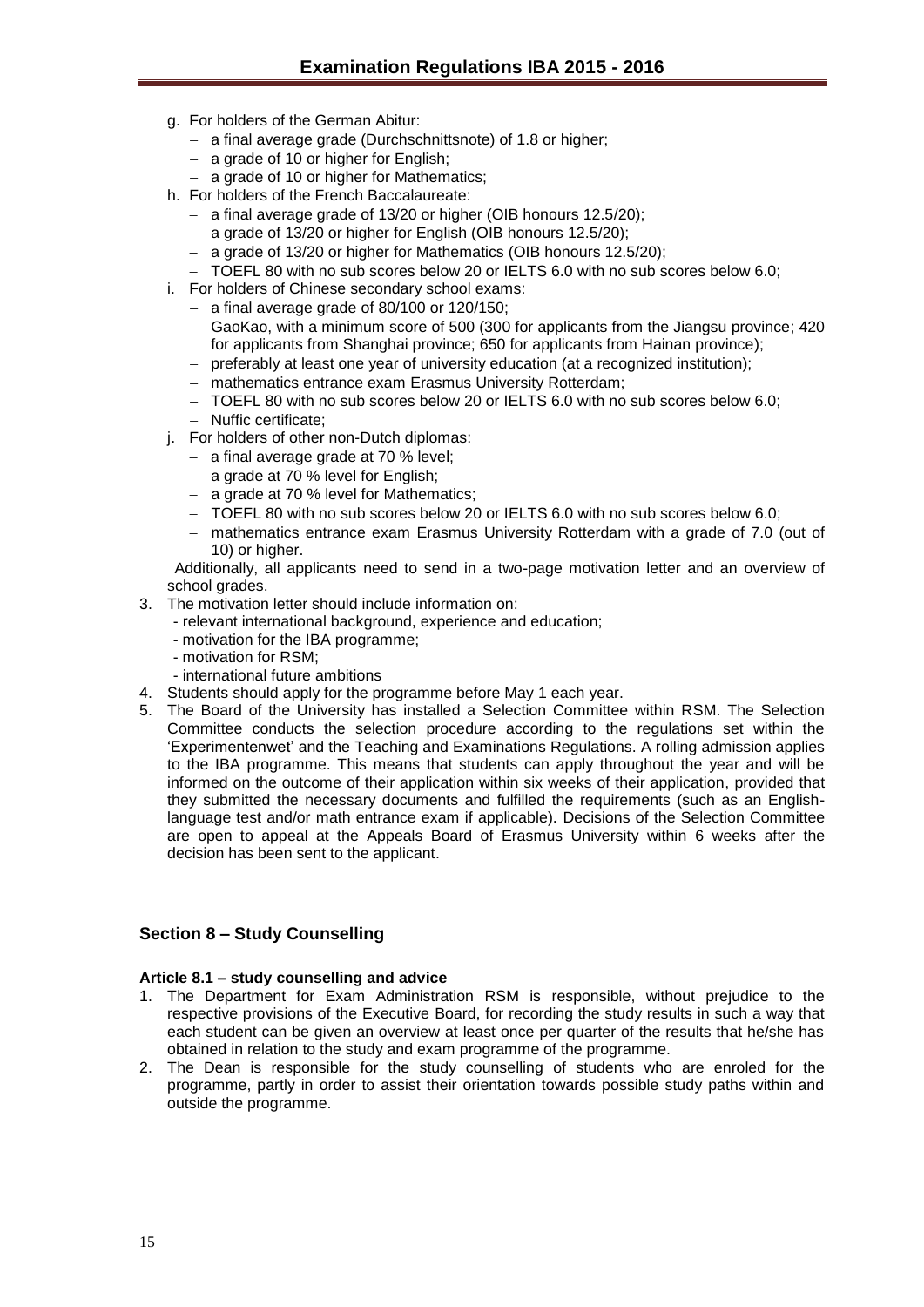## <span id="page-15-0"></span>**Section 9 – The Binding Study Advice**

#### <span id="page-15-1"></span>**Article 9.1 – rejection**

On the grounds of article 7.8b, paragraph 3 of the law, the dean of the School can prohibit further studies, as long as the student has not yet passed or has been exempt from the first-year phase (B1) of the programme. This rejection is given only if the student, with due consideration of his/her personal circumstances, is not regarded as suitable for the programme, because his/her study results do not fulfil the norms as referred to in article 9.2 of these regulations. This prohibition is valid for a period of three academic years.

#### <span id="page-15-2"></span>**Article 9.2 – norms**

- 1. At the end of the first year of enrolment all examination parts of the teaching programme of the first year (B1) must have been obtained. In this regard exempted or compensated parts are considered to be obtained.
- 2. The Examination Board can adjust the above mentioned norm on the base of an individual study plan, as referred to in article 9.5, paragraph 2, provided that the student must obtain all examination parts of the teaching programme of the first year (B1) at the end of the second year of enrolment.

The Examination Board shall decide as soon as possible, but in any case, within four weeks after submission of the individual study plan, taking into account the circumstances, the study delay and the possibility of the student to continue the programme. In case the development of the personal circumstances gives cause to, the Examination Board can adjust the individual study plan and the norm on motivated request of the student and after consultation with the student adviser.

The adjusted norm will be expressed in whole ects credits or number of courses, specifying the period within which the adjusted norm must be met.

#### <span id="page-15-3"></span>**Article 9.3 – times**

The programme's recommendation regarding the continuation of studies is issued after the last reexamination of the examination parts of the first-year phase (B1) at the end of the academic year, but no later than the start of the new academic year.

#### <span id="page-15-4"></span>**Article 9.4 – student counselling and monitoring of students' progress**

- 1. During the first year of enrolment, the Examination Board of the programme issues on at least two occasions (after the first and after the second term) a provisional recommendation regarding continuation of studies to those students who, on the grounds of the obtained number of ects, are not expected to fulfil the norms stated in article 9.2 of these regulations.
- 2. The further regulation of student counselling and monitoring of students' progress during the first-year phase (B1) is described in the Undergraduate Catalogue for the programme.

#### <span id="page-15-5"></span>**Article 9.5 – personal circumstances**

- 1. The personal circumstances that are taken into consideration when the recommendation regarding the continuation of studies is issued are:
	- sickness, handicap or pregnancy of the student concerned,
	- special family circumstances,
	- membership of the University Board, the Faculty (School) Board or the Programme Committee,
	- other circumstances as referred to in article 2.1 of the Implementation Decree of the Higher Education and Research Act (*WHW*).
- 2. A student who, as a result of personal circumstances, can reasonably be expected to incur prolongation of the programme must report this in good time to the student adviser. The purpose of this report is to restrict the prolongation of the programme as a result of the circumstances and, if necessary in the opinion of the student adviser, to formulate an individual study plan. The report is made in good time if it is made within four weeks of the commencement of the circumstances. If the circumstances are such that the student or the manager of his/her affairs does not have the opportunity to report this within four weeks, the reporting in good time or otherwise will be assessed in the light of those circumstances.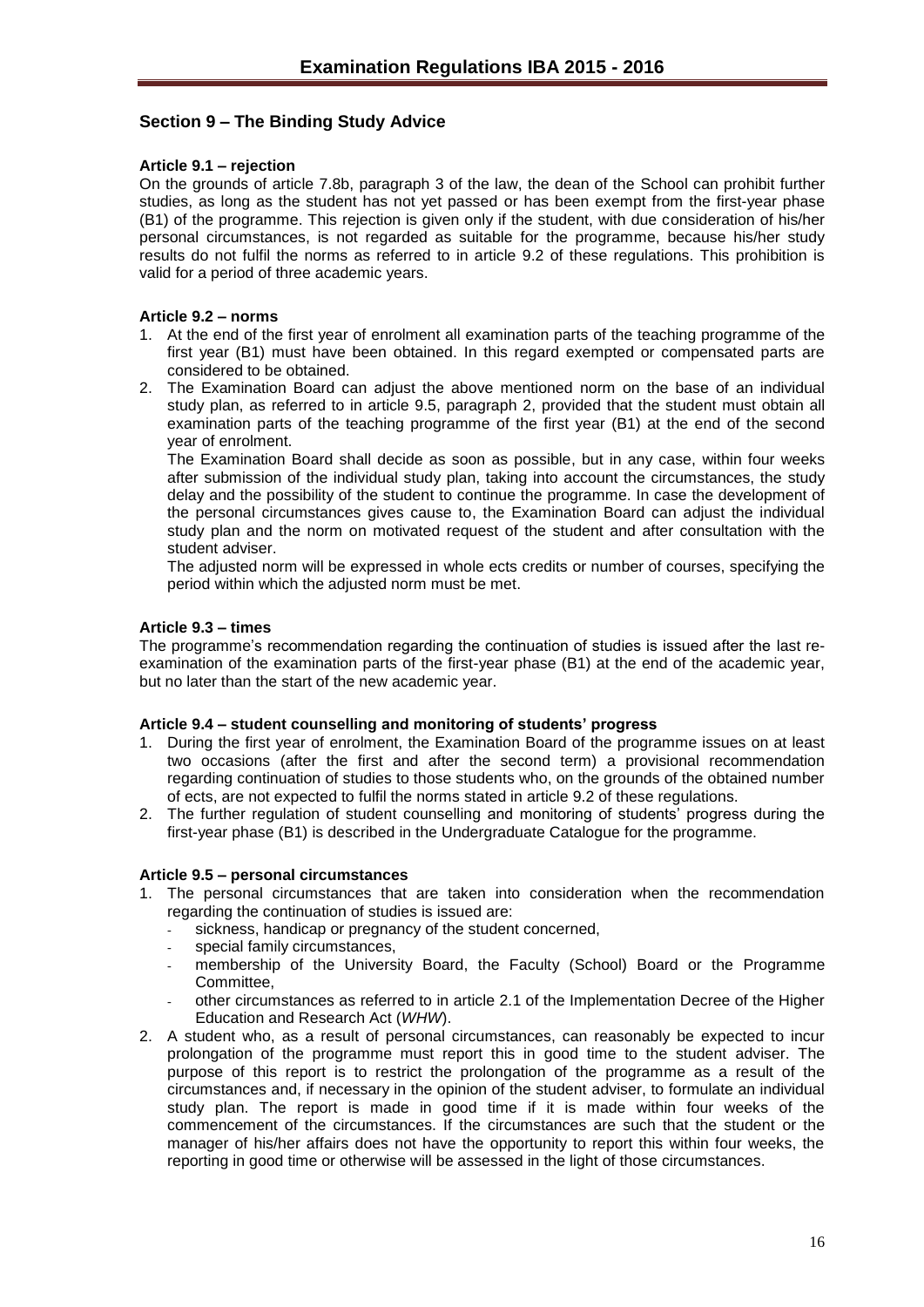If the individual study plan also implies that the first year (B1) cannot be completed within the first year of enrolment, then the individual study plan needs to be submitted to the Examination Board for approval no later than two weeks before the end of the first academic year.

#### <span id="page-16-0"></span>**Article 9.6 – content and form of the recommendation regarding the continuation of studies**

- The recommendation regarding the continuation of studies is issued in written form and contains:
- a. the norm that applies for the student concerned, expressed in the number of ects and/or courses of the first-year phase (B1) to be obtained;
- b. the number of credits and/or courses of the first-year phase (B1) obtained;
- c. if the norm has not been obtained, the personal circumstances that have been taken into consideration;
- d. whether or not a rejection has been attached, as referred to in article 7.8b, paragraph 3 of the law;
- e. if a rejection is attached to the recommendation regarding the continuation of studies:
	- 1. the information that the student may not enrol as a student or external student for the programme for the next three academic years,
	- 2. advice about continuation of studies within or outside the Erasmus University Rotterdam;
- f. the possibility of appeal to the Examination Appeals Board (*CBE*) and the period within which the appeal must be lodged.

#### <span id="page-16-1"></span>**Article 9.7 – hardship clause**

If application of the rules of this Section results in unreasonable or unfair situations with respect to the student or a group of students, the student or group of students concerned may submit a written and reasoned request for derogation from the said rules to the dean of the School. The dean of the School can, after consultation with the Examination Board and student counsellor, derogate from these rules in favour of the student or group of students.

## <span id="page-16-2"></span>**Section 10 – Calculation Rules for Establishing Students' Progress**

#### <span id="page-16-3"></span>**Article 10.1 – calculation rules for establishing students' progress**

For the annual establishment of students' progress by the Executive Board within the scope of student grants and loans, the following calculation rules are used for the allocation of credits to the study results obtained:

- a. Credits are awarded for study units that are completed with a pass 5.5 or higher. The credits are awarded for the academic year in which the pass has been obtained.
- b. Credits are awarded on the level of examination parts for which credits are explicitly stated in the list of article 2.3, i.e. no other credits or bonus points are awarded than those stated in Art. 2.3.
- c. In derogation from the provisions set out under a., credits can also be awarded for study units that are completed with a result that, according to the provisions set out in the Rules and Guidelines established by the Examination Board, can be compensated with high(er) results for other study units Credits are then awarded for the academic year during which the compensation as referred to in the previous sentence is actually made.
- d. If a previously obtained pass or compensated unsatisfactory (part-) result becomes invalid or can no longer be brought into an examination that is to be taken, this has no influence on the (previous) award of credits for the study unit concerned. That is to say, once credits have been awarded, they remain in effect for the application of this article.
- e. For study units for which credits have previously been awarded, credits cannot be awarded for a second time, even if the student (again) obtains a pass for the study unit concerned.
- f. For the application of this article, no credits are awarded for exemptions.
- g. Students who take study units of other programmes as part of the bachelor's or the master's degree programme, with the approval of the Examination Board, are awarded a number of credits for these, to be established by the Examination Board, in the academic year in which these examination parts are completed with a pass result. The calculation rules referred to in this article are applicable here, *mutatis mutandis*.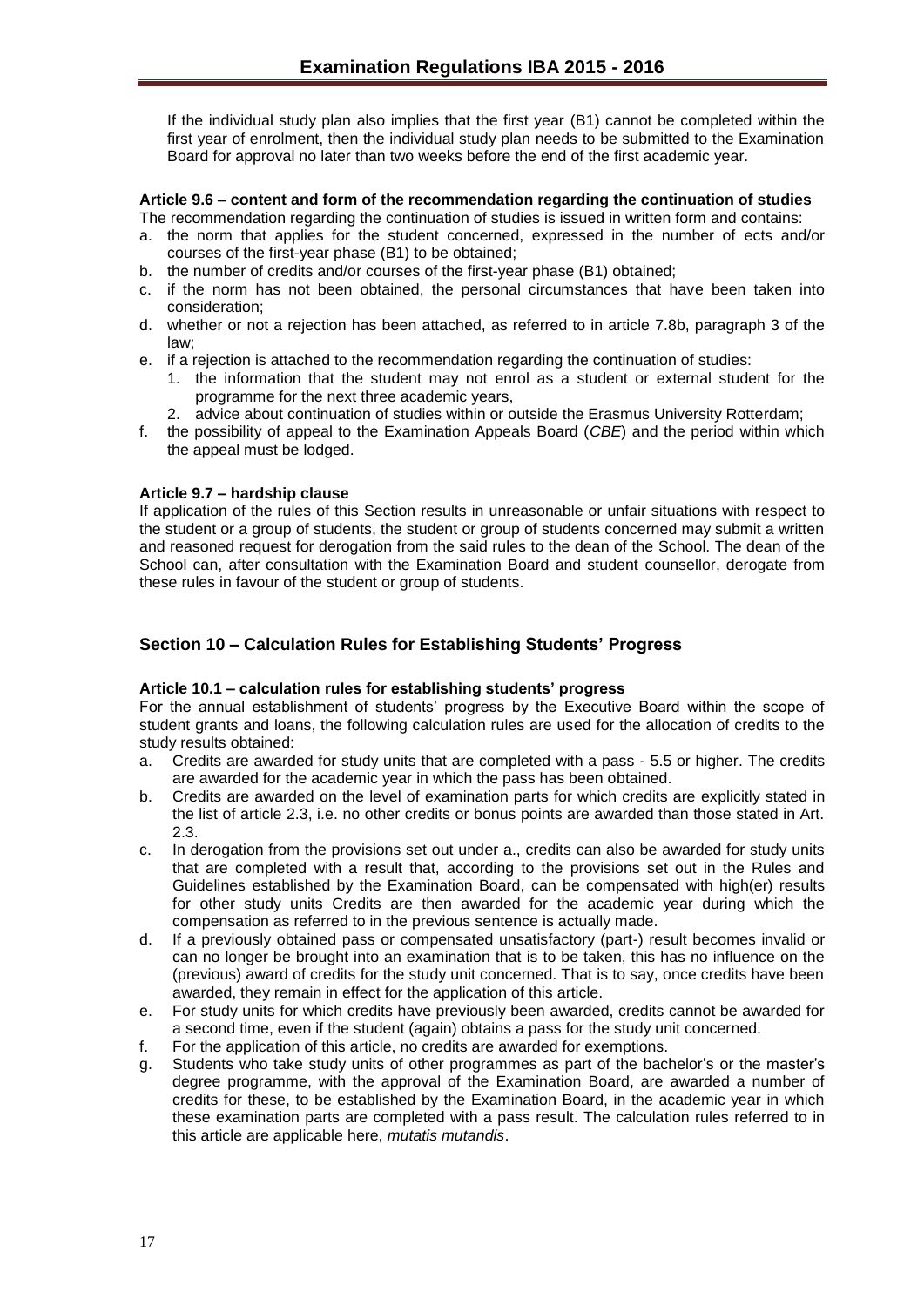## <span id="page-17-0"></span>**Section 11 – Final and Implementation Provisions**

#### <span id="page-17-1"></span>**Article 11.1 - amendments changes**

- 1. Amendments to these regulations will be adopted by the dean RSM through a separate decree.
- 2. No amendments will be made that are applicable to the current academic year, unless the interests of the students are, in reason, not thereby prejudiced.
- 3. Moreover, amendments must not influence, to the detriment of the students any other decision, which has been taken with respect to a student by the Examination Board by virtue of these regulations.

#### <span id="page-17-2"></span>**Article 11.2 - hardship clause**

In very exceptional individual circumstances, in which application of one or more of the provisions set out in these regulations leads to evidently unreasonable and/or unfair situations with regard to a student, a student can submit a request in writing, and with reasons, for derogation from the said provision(s) to the Examination Board. The Examination Board may, after consulting the relevant examiner(s) and the student advisor or student counsellor, derogate from the said provision(s) in favour of the student. A decision to reject the student's request will not be made by the Examination Board until the applicant has been given the opportunity to present his or her case, if this is requested.

#### <span id="page-17-3"></span>**Article 11.3 – announcement**

The dean RSM is responsible for an appropriate announcement of these regulations and of amendments to these documents.

#### <span id="page-17-4"></span>**Article 11.4 – entry into force**

These regulations enter into force on 1 September 2015.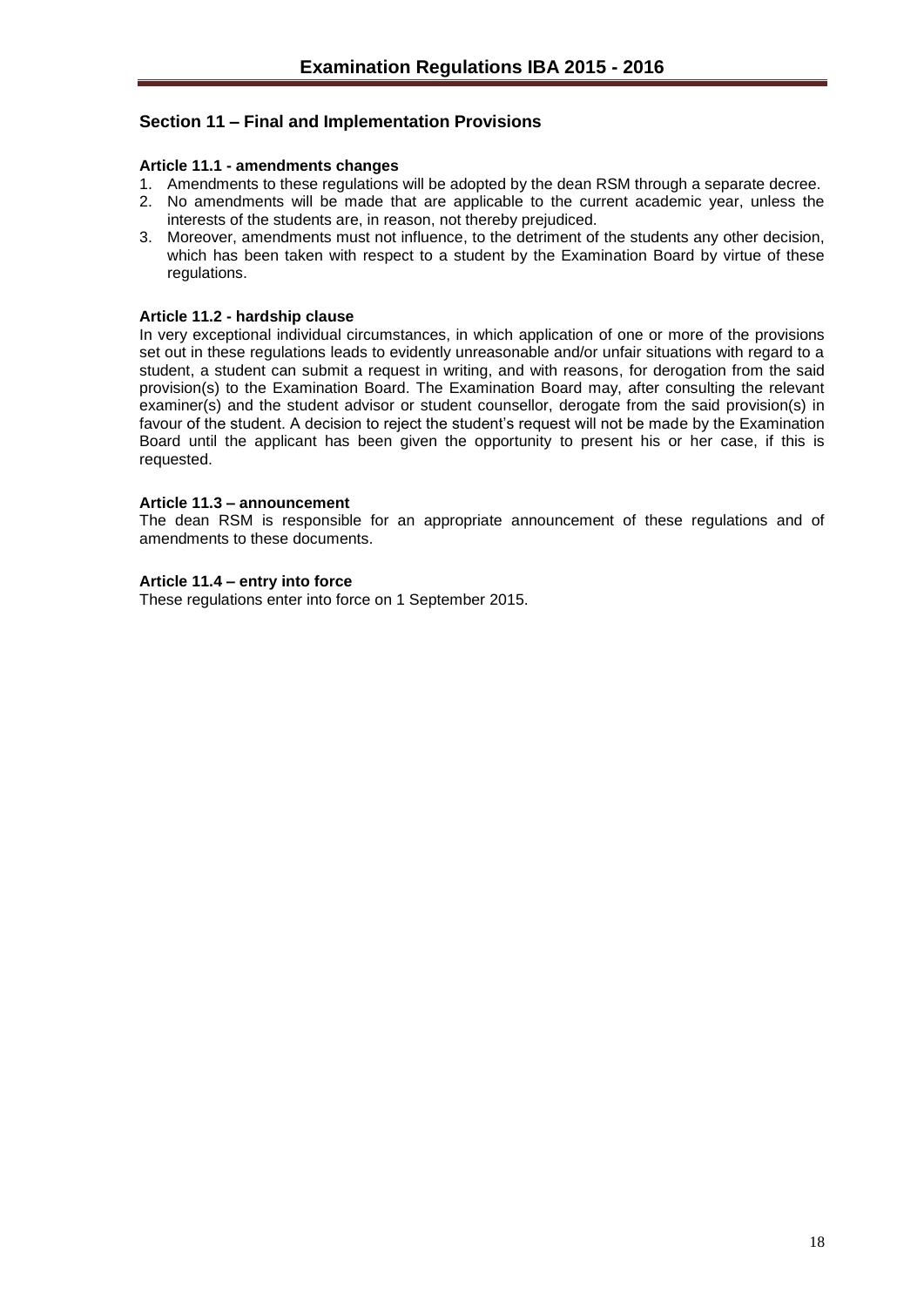## <span id="page-18-0"></span>**Appendix Trimester 7**

**1. These are the standard Bachelor 3 Trimester 7 options (see article 2.3, paragraph 1)**



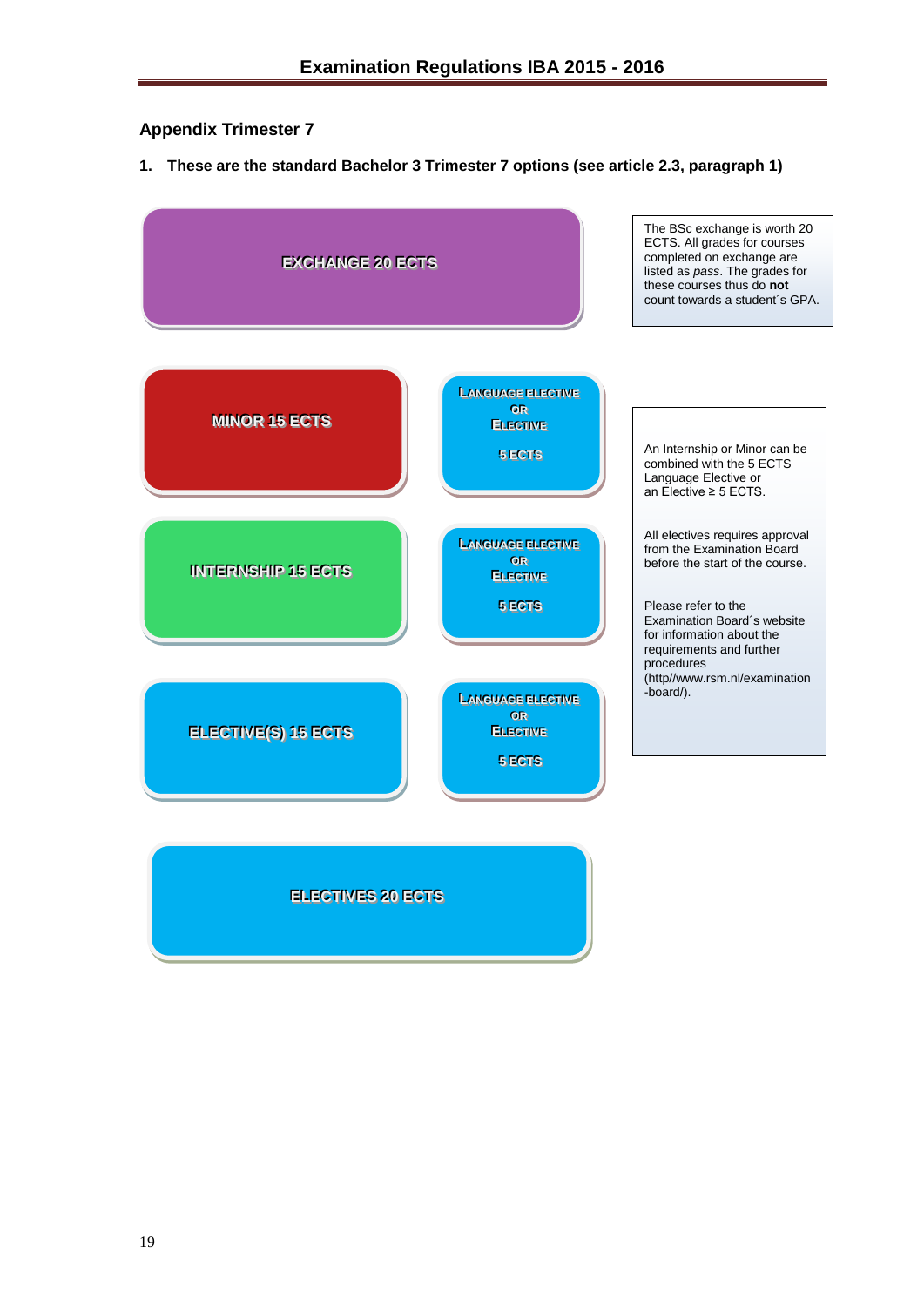### **2. More than 20 ECTS (see article 2.3, paragraph 7):**

If a student goes on exchange then the exchange credits must be used to fill the 20 ECTS mandatory Bachelor 3 elective area. Internships, minors, electives will appear on a separate transcript and thus not be taken into account for GPA calculations.

#### **Bachelor 3 profiling (mandatory): Separate transcript:**



#### **Or:**

If a student does both a Minor and an Internship (or two Minors) and no other electives then both 15 ECTS courses will appear under Bachelor 3 courses on the diploma and will thus count towards the GPA.

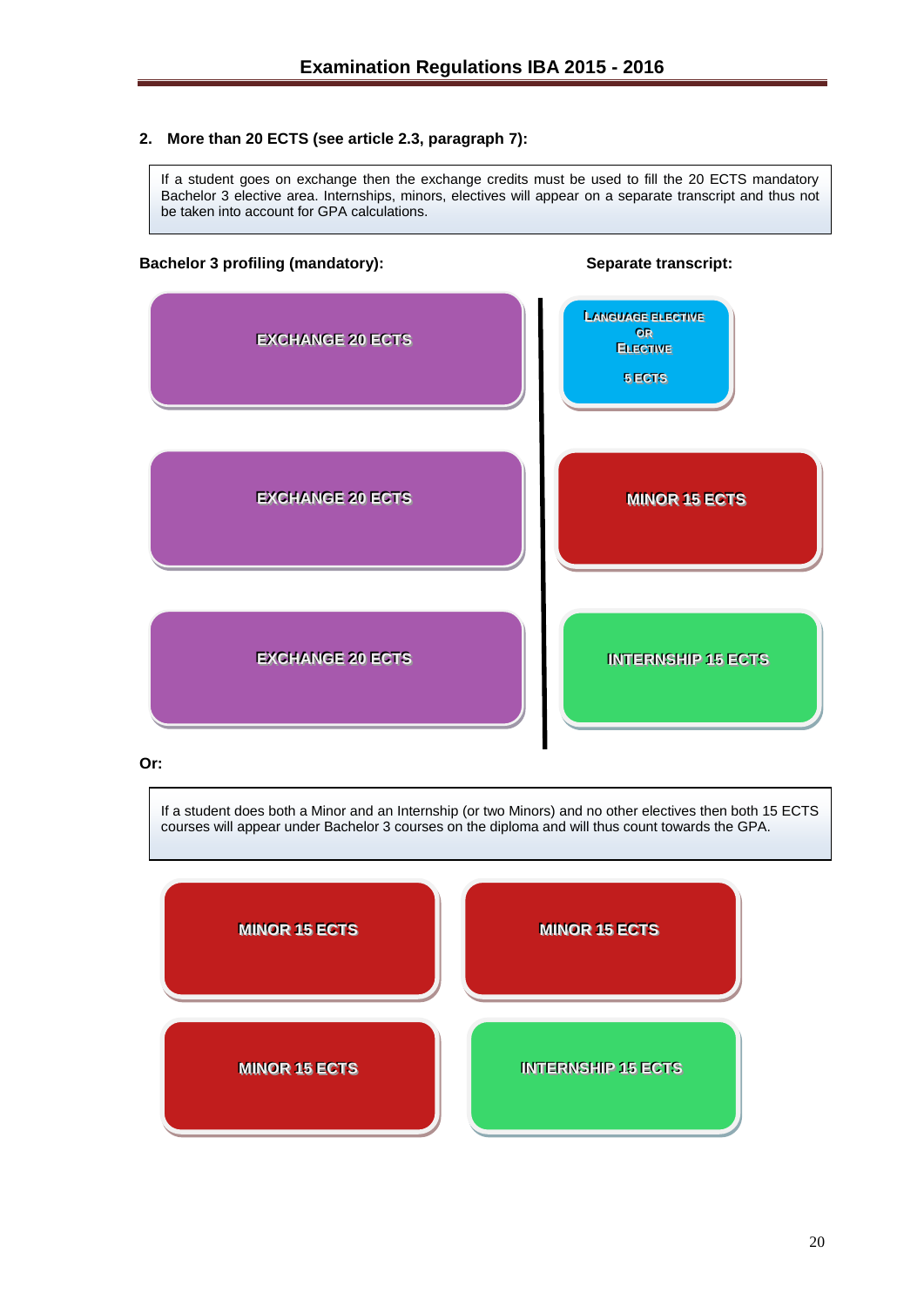#### **Or:**

If a student does both a Minor and an Internship (or two minors) and a 5 ECTS elective then the student may choose which 15 ECTS course should be on the diploma (and should thus count towards the GPA). The other course will appear on a separate transcript. Students should request which elective they would like to appear on their diploma at least 6 weeks before their last remaining course grade is published in Osiris. Requests can be made via the Examination Board's online request form [\(https://request](https://request-eb.rsm.nl/)[eb.rsm.nl/\)](https://request-eb.rsm.nl/). This also applies to students who complete one 15 ECTS elective and two 5 ECTS electives.



#### **It is not possible to do two internships!**

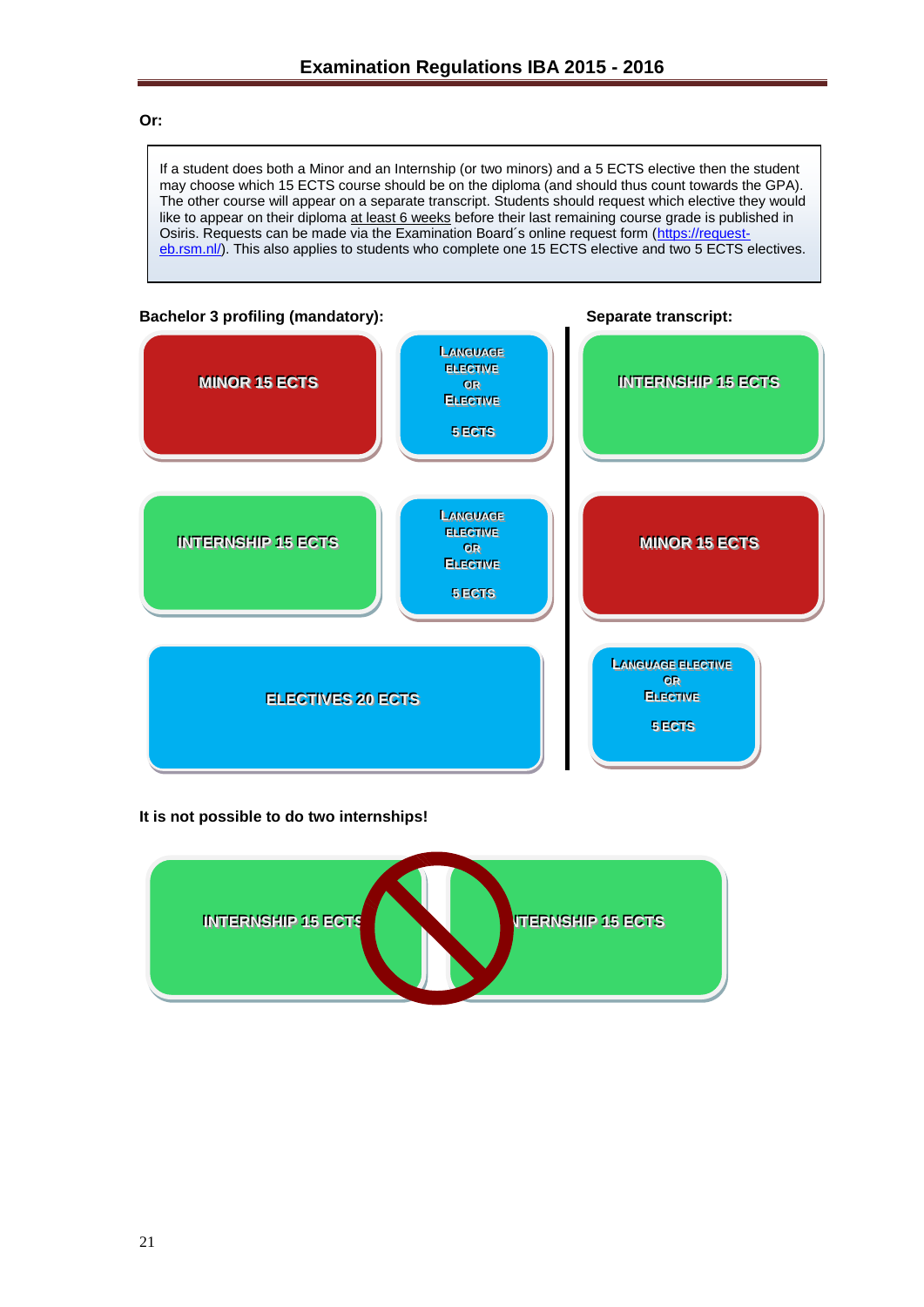# <span id="page-21-0"></span>4. Rules and Guidelines of the Bachelor of Science in International Business Administration 2015-2016

## <span id="page-21-1"></span>**Section 1 – General**

## <span id="page-21-2"></span>**Article 1.1 – applicability of the Rules and Guidelines**

These Rules and Guidelines are applicable to the examinations and the final exam of the bachelor's degree programme BSc in International Business Administration at the Rotterdam School of Management, Erasmus University, hereinafter referred to as the programme.

## <span id="page-21-3"></span>**Article 1.2 – definitions**

- 1. Unless differently mentioned, in these Rules and Guidelines, the same definitions will be used as formulated in article 1.3 of the Teaching and Examination Regulations.
- 2. Fraud: the action or negligence of a student as a result of which it is impossible, entirely or in part, to form a correct judgment concerning his/her knowledge, insight and skills.

#### <span id="page-21-4"></span>**Article 1.3 – day-to-day procedure of the Examination Board**

The Examination Board may assign tasks to its members for taking care of daily procedures.

#### <span id="page-21-5"></span>**Article 1.4 – The authority to examine**

- 1. For the purpose of conducting examinations and establishing the results thereof, the Examination Board appoints examiners.
- 2. As a default, the Examination Board authorizes the members of the academic staff to act as examiner for the courses that they instruct.
- 3. The Examination Board may revoke the appointment of examiner in case of non compliance with the rules of the Teaching and Examination Regulations, or the guidelines and instructions of the Examination Board.
- 4. The examiners provide the Examination the information requested.

#### <span id="page-21-6"></span>**Article 1.5 – the criteria**

In the decision making process the Examination Board employs the following criteria as a guideline – and in case of contrariety of criteria weighs the importance of employing one against another -:

- the preservation of the quality and selection criteria of each examination;
- the efficiency criteria, for example, expressed in terms of aiming to limit loss of time (wherever possible) for students who make rapid progress with their studies when preparing for examinations;
- motivating students to interrupt their studies as soon as possible in cases where it is very unlikely that they will pass their examinations;
- protecting students from trying to take on too large a study load;
- tolerance towards students who, through circumstances beyond their control, have encountered delays during their studies.

## <span id="page-21-7"></span>**Section 2 – Exemptions**

#### <span id="page-21-8"></span>**Article 2.1 – exemption from practical exercises**

A request for exemption from the obligation to take part in practical exercises, as referred to in article 2.4 of the Teaching and Examination Regulations, should be submitted by the student in writing, with reasons and supported by documentation, to the Examination Board at least four weeks before the practical exercise for which exemption is requested is scheduled to begin. In exceptional cases, the Examination Board may permit derogation from the period stated in the last sentence.

The Examination Board makes a decision within four weeks of receiving the request. The student is informed immediately of the decision.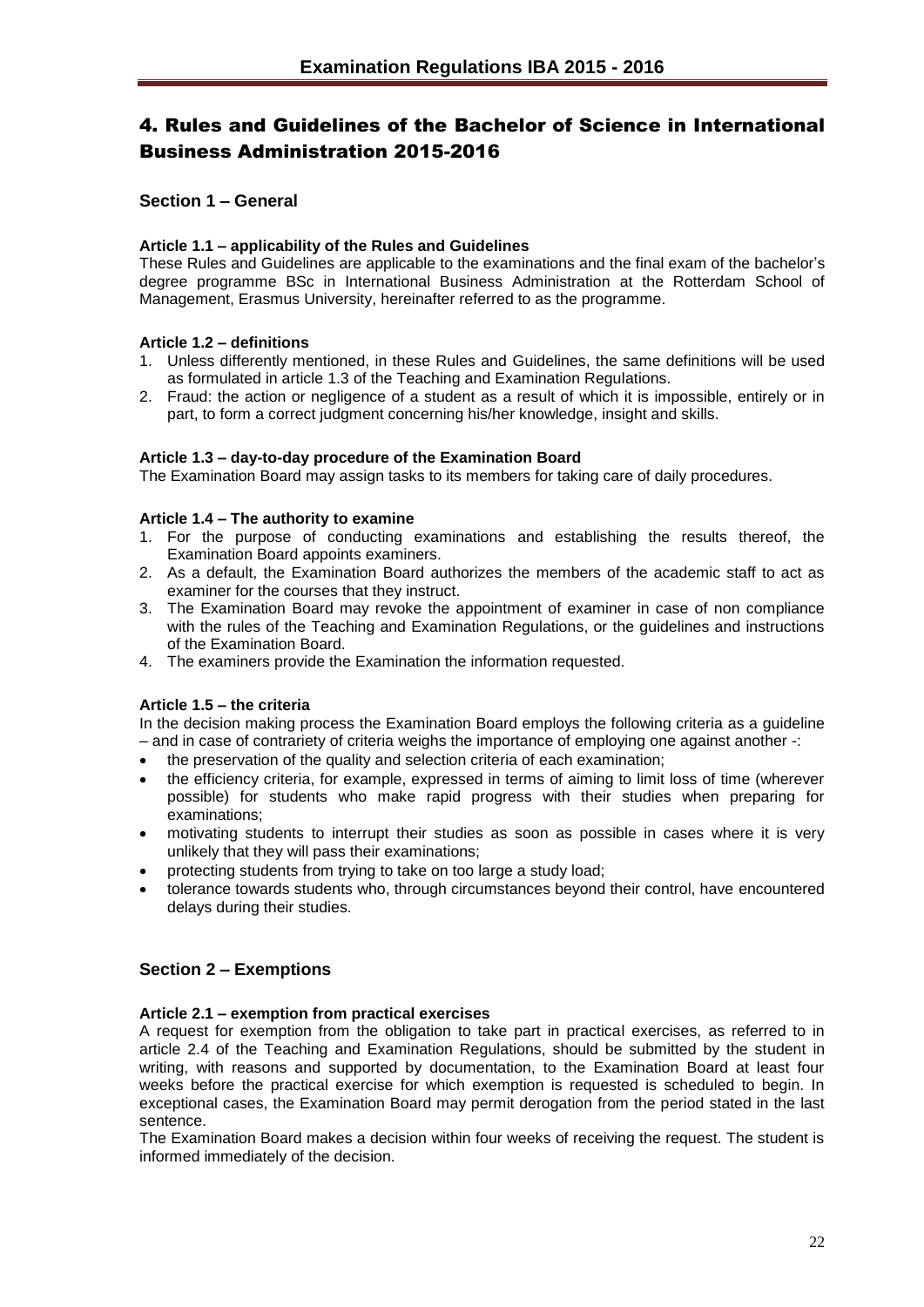#### <span id="page-22-0"></span>**Article 2.2 – exemption from an examination**

- 1. A request for exemption from taking an examination, in keeping with legal requirements, should be submitted in writing to the Examination Board along with an explanation of the reasons and documentation. The Examination Board can establish additional regulations regarding the procedure. These regulations will be published on the Examination Board website.
- 2. With due observance of the provisions set out in Section 5 of the Teaching and Examination Regulations, the Examination Board makes a motivated decision within four weeks of receiving the request. The student is informed immediately of the decision.
- 3. If a student already has exemption under the provisions of or by virtue of the law for one or more examination parts, he/she should report this to the Examination Board.
- 4. When the result of the examination is established, an exemption is not taken into consideration; the exemption is indicated on the list of grades with an 'E'.

#### <span id="page-22-1"></span>**Section 3 – Rules relating to the examination procedure proper**

#### <span id="page-22-2"></span>**Article 3.1 – registration for examinations**

- 1. A student who by virtue of his/her registration for the programme is entitled to take final exams and examinations, should register for them on time and correctly, in accordance with the provisions of or by virtue of these Rules and Guidelines. The registration term has been established per exam period in the examination timetable, as referred to in article 3.1 of the Teaching and Examination Regulations of the programme.
- 2. In any one-examination period, the student may register for no more than 8 examinations.
- 3. The head of the Department for Exam Administration RSM can, with the approval of the Examination Board, establish specific rules for properly registration in examinations, by virtue of the Teaching and Examination Regulations of the programme and the Rules and Guidelines of the Examination Board. These specific rules will be announced in a proper manner in sufficient time.
- 4. The Examination Board can derogate from the date of registration referred to in paragraph 1 if the student, as a result of *force majeure*, has been unable to register on time and correctly. Under certain circumstances, *force majeure* may be said to exist in the event of, for example, sickness or special family circumstances. The student should submit the request for this as soon as reasonably possible.
- 5. The head of the Department for Exam Administration RSM may, in cases other than those referred to in paragraph 4, derogate from the registration period no later than two working days before the day on which the examination will be taken, provided that this does not jeopardize the correct preparation for the examination session. The head of the Department for Exam Administration RSM will charge administration costs of € *13.50* per examination for this derogation. The head of the Department for Exam Administration RSM reports this to the Examination Board.
- 6. Anyone who has not registered for a final exam or examination in accordance with the provisions of or by virtue of these Rules and Guidelines may not take part in the final exam or examination concerned. If, notwithstanding the foregoing, the student nevertheless takes part in the final exam or examination, the examiner or the Examination Board will not establish a grade.

#### <span id="page-22-3"></span>**Article 3.2 – entering and leaving the room in which the written examination is being held**

- 1. Only a student who has registered on time and correctly for the written examination may take part in the examination concerned, and will be admitted to the examination room.
- 2. Admission to the examination room is possible until fifteen minutes after the start of the written examination concerned. A student who is admitted to the examination room after the start of the examination concerned should ensure that he/she causes as little disturbance as possible to the students already present.
- 3. A candidate in the written examination may not leave the room earlier than one hour after the start of that examination. A student who leaves the examination room before the end of the examination concerned should ensure that he/she causes as little disturbance as possible to the students still present.
- 4. A candidate in the examination may, on request and with the permission of the examiner or the invigilator, leave the examination room for a while to use the toilet as from one hour after the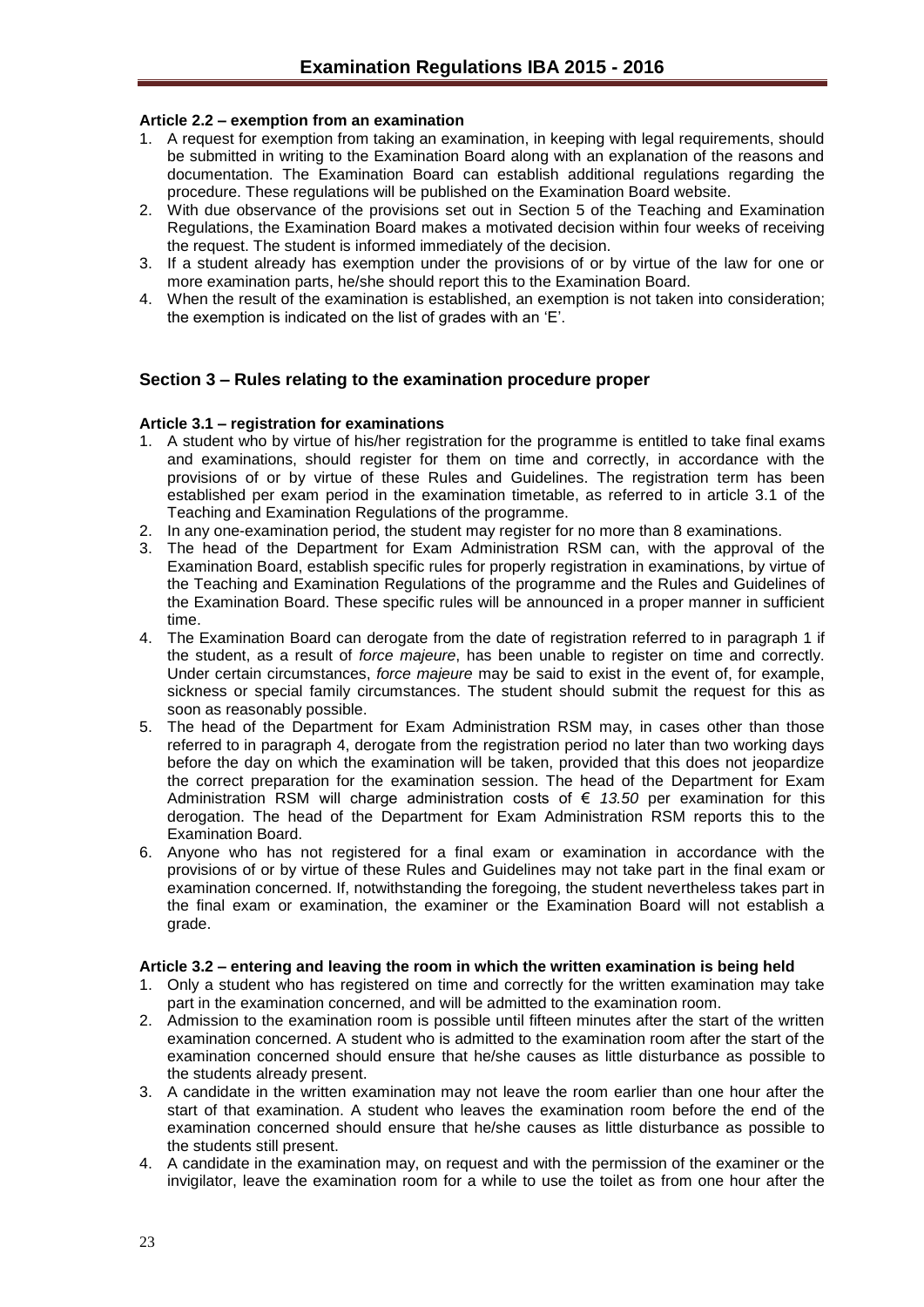start of the examination until half an hour before the end of the examination. This permission is granted only to one student at a time. In exceptional cases, the examiner or invigilator may derogate from these rules in favour of the student.

- 5. Personal belongings such as coats, bags, mobile phones, watches and other items that are not allowed to be used during the examination are not allowed to be brought into the examination room. These must be placed outside the examination room in lockers, if available. If no lockers are available, coats must be placed over the chair. Bags must be closed and out of reach of the candidate. Watches, mobile phones and such must be switched off and out of reach of the candidate.
- 6. The head of the Department for Exam Administration RSM can, with the approval of the Examination Board, establish specific rules concerning entering and leaving the room in the Mbuilding in which the written examination is being held, by virtue of the Teaching and Examination Regulations of the programme and the Rules and Guidelines of the Examination Board. These specific rules will be announced in a proper manner in sufficient time.

#### <span id="page-23-0"></span>**Article 3.3 – general provisions concerning order during the written examination**

- 1. During the written examination, at least one examiner is present in the room where the written examination is being held.
- 2. On behalf of the Examination Board, the invigilators appointed for this purpose are charged with maintaining order during the written examination. The invigilators should comply with any instructions given by the examiner. The examiner may also be an invigilator.
- 3. Every candidate in the examination should comply with the instructions of the examiner or the invigilator. If a candidate in the examination does not comply with the instructions of the examiner or the invigilator, or does not obey his/her request, the examiner may exclude him/her from taking further part in the examination, with the consequence that no result will be established.
- 4. During the examination, the candidate in the examination must, on the request of the examiner or the invigilator, prove his/her identity with a valid proof of registration (student card) or another legally valid proof of identity.
- 5. Only a valid proof of registration (student card), another legally valid proof of identity, the registration verification, the exam paper and answer sheet, writing materials and a ruler may be placed on the candidate's desk. No study material such as a (graphical) calculator, literature or other sources of information may be placed on the candidate's desk unless explicitly authorized by the examiner in advance and stated on the first page of the exam paper. These study aids (without any notes on them) are solely for the candidate's own use. During the examination the candidate is not allowed to make use of a dictionary.
- 6. A candidate in the examination is obliged, on request of the examiner or the invigilator, to show, and if requested, to hand over, the materials that he/she has with him/her.
- 7. Only the paper provided by EUR is to be used for the written examination. The use of the candidate's own paper is not permitted.
- 8. A candidate in the examination should write his/her name, signature and student /examination number on each sheet of paper that is handed in. The examiner or the invigilator checks whether this has been done correctly before the examination is handed in to him/her.
- 9. The head of the Department for Exam Administration RSM can, with the approval of the Examination Board, establish specific rules concerning the order during the written examination in the M-building, by virtue of the Teaching and Examination Regulations of the programme and the Rules and Guidelines of the Examination Board. These specific rules will be announced in a proper manner in sufficient time.

#### <span id="page-23-1"></span>**Article 3.4 – fraud**

- 1. If in the matter of taking an examination, fraud within the meaning of article 1.2, paragraph 2 is detected or suspected, this is set down in writing as soon as possible by the invigilator or the examiner whom he/she must call in. The invigilator or the examiner may ask the student to make available any items of evidence. A refusal to do this is recorded in the written report. The student is given the opportunity to add written comments to the written report of the invigilator or examiner. The written report and any written comments are handed over to the Examination Board as soon as possible.
- 2. The Examination Board or the examiner may exclude a student who has committed fraud from further participation in the examination during which the irregularity was detected, and/or take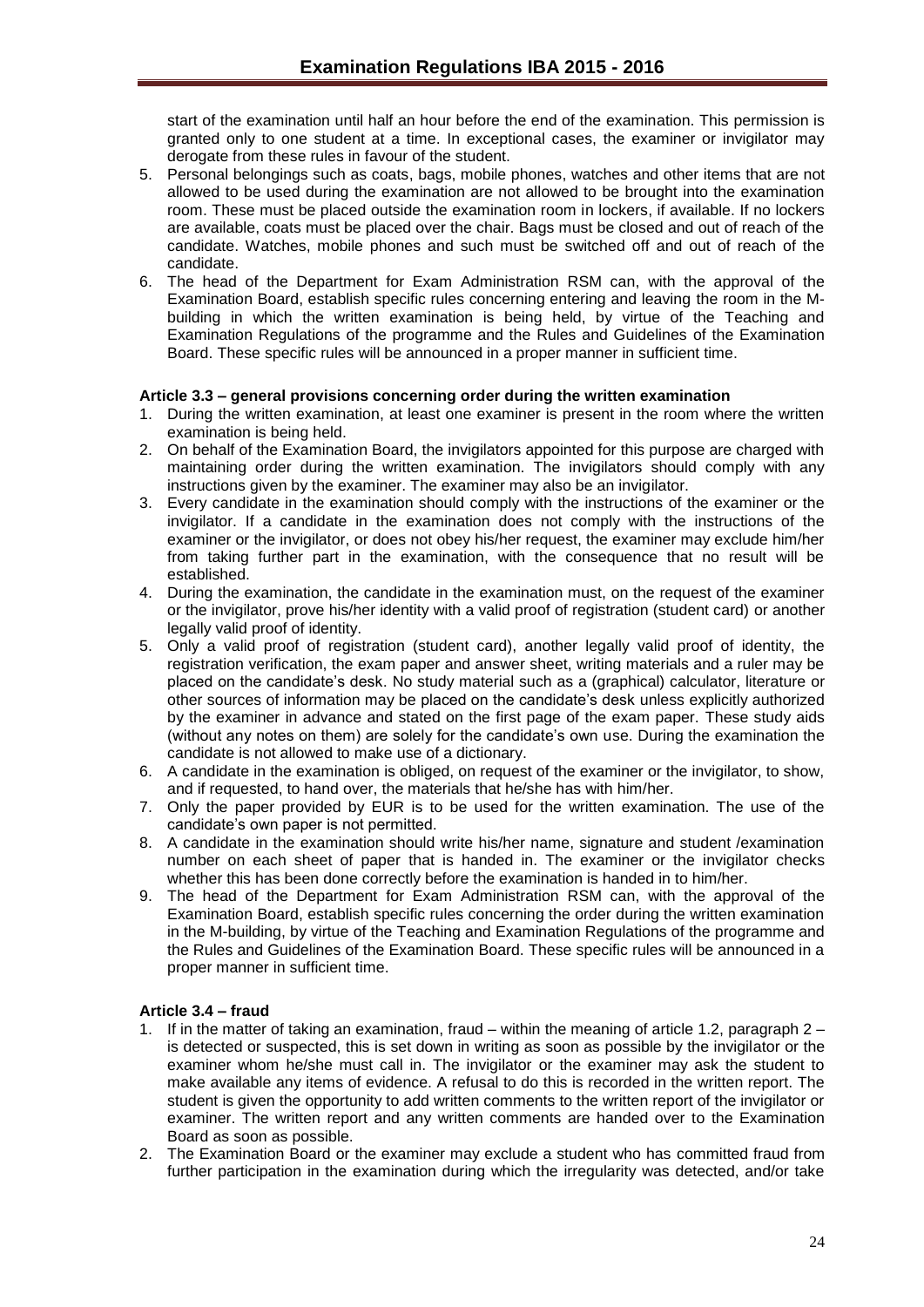other appropriate measures. The exclusion has the consequence that no result will be established for the examination concerned. Before the Examination Board decides to make the exclusion, it gives the student the opportunity to give his/her account.

- 3. The other appropriate measures as referred to in paragraph 2 may consist of, among others, the following sanctions:
	- a. reprimand;
	- b. invalidation of the examination concerned;
	- c. exclusion from one or more examinations;
	- d. exclusion from one or more examination periods;
	- e. a combination of the above measures to a maximum of exclusion for at most one year;
	- f. in a serious case of fraud the Examination Board may advise the Executive Board to end the enrolment for the programme of the person concerned once and for all.

## <span id="page-24-0"></span>**Section 4 – Examining Examinations and Exams**

#### <span id="page-24-1"></span>**Article 4.1 – the questions and assignments**

- 1. The questions and assignments of the examination do not go beyond the sources announced in advance from which the examination material is derived. These sources are, in the main, announced before the start of the study unit that prepares for the examination. The precise scope of the material is definitively announced no later than one month before the examination is held.
- 2. The questions and assignments of the examination are spread as evenly as possible over the examination material.
- 3. The examination is representative of the study aims in terms of content and form.
- 4. The questions and assignments of an examination are clear and unambiguous, and are asked in such a way, or contain such instructions, that the student can know how comprehensive and detailed the answers must be.
- 5. Well in advance of the examination concerned being held, the Examination Board or examiner announces the way in which the provisions set out in article 3.2 of the Teaching and Examination Regulations will be implemented with regard to the way in which the examination will be taken.
- 6. Well in advance of a written examination being held, the Examination Board or examiner gives the students the opportunity, if possible, to peruse a written sample of a similar examination, and also the model answers and the norms on the basis of which the assessment was made.
- 7. The duration of the examination is such that examinees have sufficient time, measured according to reasonable criteria, to answer the questions.
- 8. In advance of the examination concerned being held, the examiner asks a colleague to check the examination on the instructions mentioned in this article.

## <span id="page-24-2"></span>**Section 5 – The Assessment**

#### <span id="page-24-3"></span>**Article 5.1 – assessment criteria**

- 1. Wherever possible, assessment of written examinations (possibly based on correcting of exams), takes place on the basis of previously established model answers and criteria.
- 2. The assessment method is sufficiently transparent that the examinees can see how the results of their examinations were determined.
- 3. In cases of examinations given and assessed simultaneously by more than one examiner, the Examination Board ensures that the examiners' assessment is based on the same criteria. If necessary, it shall appoint a supervising examiner for giving examinations.

#### <span id="page-24-4"></span>**Article 5.2 – determining the grades: rounding off, averaging, basic scheme, bonus points**

1. Examinations are assessed with grades on the scale 0.0 – 10.0, accurate to one decimal place, where a 5.5 is the lowest pass grade. Practical tests may be assessed with a 'pass' or 'fail'. Language electives and sufficient results of examinations taken in the context of an international exchange at a foreign university will be displayed with a pass. Tests assessed with a 'pass' or 'fail' cannot be averaged nor included in the GPA calculation.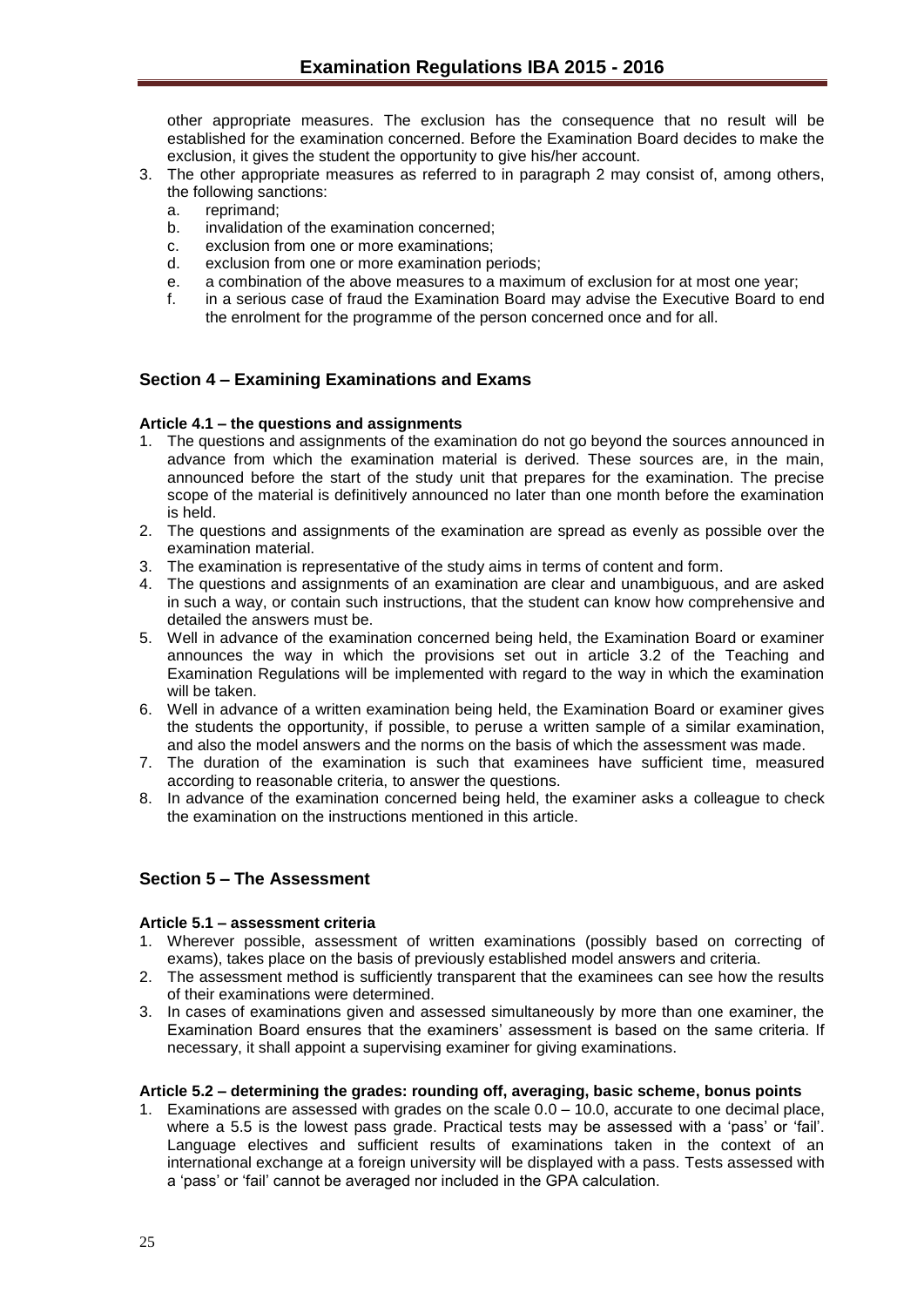- 2. To encourage students to study, bonus assignments can be assigned to a course. Participation is not mandatory. Passed assignments can be awarded with bonus credits up to a maximum of 1.0. The term of validity of the bonus credits is limited to the academic year in which the bonus assignment is taken. In Bachelor year 1 bonus credits should be valid in addition to the regular exam as well as the resit. If the course concerned is part of both the BA and IBA programme, the bonus assignment should be implemented in both programmes. Examiners can stipulate additional rules to bonus credits like for instance bonus credits are only valid if the final grade is ≥ 5.5 or bonus credits are only valid in addition to the regular exam and not the resit (only an option in Bachelor 2 and/or 3). Additional rules to bonus credits must be explicitly announced in the course manual. The Examination Board may stipulate further rules concerning bonus assignments.
- 3. The final grade of an examination part will be determined on one or more examinations. The final grade is assessed with grades on the scale  $0.0 - 10.0$ , accurate to one decimal place, where the lowest pass grade is a 5.5.
- 4. If grades have to be rounded off and averaged within a course, or between examination parts or to determine the GPA or the classification – the following rules apply by default:
	- unless otherwise stated in the Undergraduate Catalogue or the relevant course manual, grades are averaged according to the weighted average of the credits, where the average is rounded to one decimal place, which are rounded, so 5.45 is rounded to 5.5, a 6.95 a 7.0 a 5.44 a 5.4, etc.;
	- if examination parts are assessed on the basis of more than one examination, then the rule applies that the examination parts are always rounded off to one decimal before subsequent calculations are made.
- 5. If the examination part is assessed on the basis of more than one examination, no final grade for the examination part will be calculated if one of the examination grades is lower than a 4.5. Examinations that can be taken only once per academic year, most likely practicals such as case reports and team assignments, are exempted from this rule.
- 6. Additional rules of examiners concerning the assessment (e.g. with regard to the weighting of examination parts and/or regulations on lower limits must be:
	- approved in advance by the Examination Board, and
	- announced at least two months before the examination is held, by means of a written announcement to the Exam Section International Business Administration of the Department for Exam Administration RSM, and by means of publication in the obligatory study material and/or in the Sin-Online Course Guide and/or in the Erasmus Magazine and/or on SIN-online.
- 7. Rules that do not comply with these conditions are null and void, and have no legal force.

## <span id="page-25-0"></span>**Section 6 – The Final Exam**

#### <span id="page-25-1"></span>**Article 6.1 – establishment of the result of the final exam**

- 1. Students have passed the final exam when they have taken all examination parts, with pass grades or exemptions.
- 2. As an exception to the first paragraph, students may pass the exam with a 4.5 or higher for one examination part of the course year B1, provided that all components of course year B1 were passed, with the exception of the component with the 4.5 or higher, and this insufficient grade is compensated for by at least one rounded 7 or higher for another component of B1.
- 3. In addition students may pass the exam with a 4.5 or higher for one examination part of the course year B2 or B3, except for the minor, internship and the Research Training/Bachelor Thesis, provided that the calculated grade point average mentioned in article 6.2 paragraph 2 is at least 7.0. This compensation rule will only be applied by the Examination Board upon student's request.
- 4. On behalf of the Examination Board the head of the Department for Exam Administration RSM establishes the results of the final exam, in accordance with the Teaching and Examination Regulations of the programme and the Rules and Guidelines of the Examination Board.